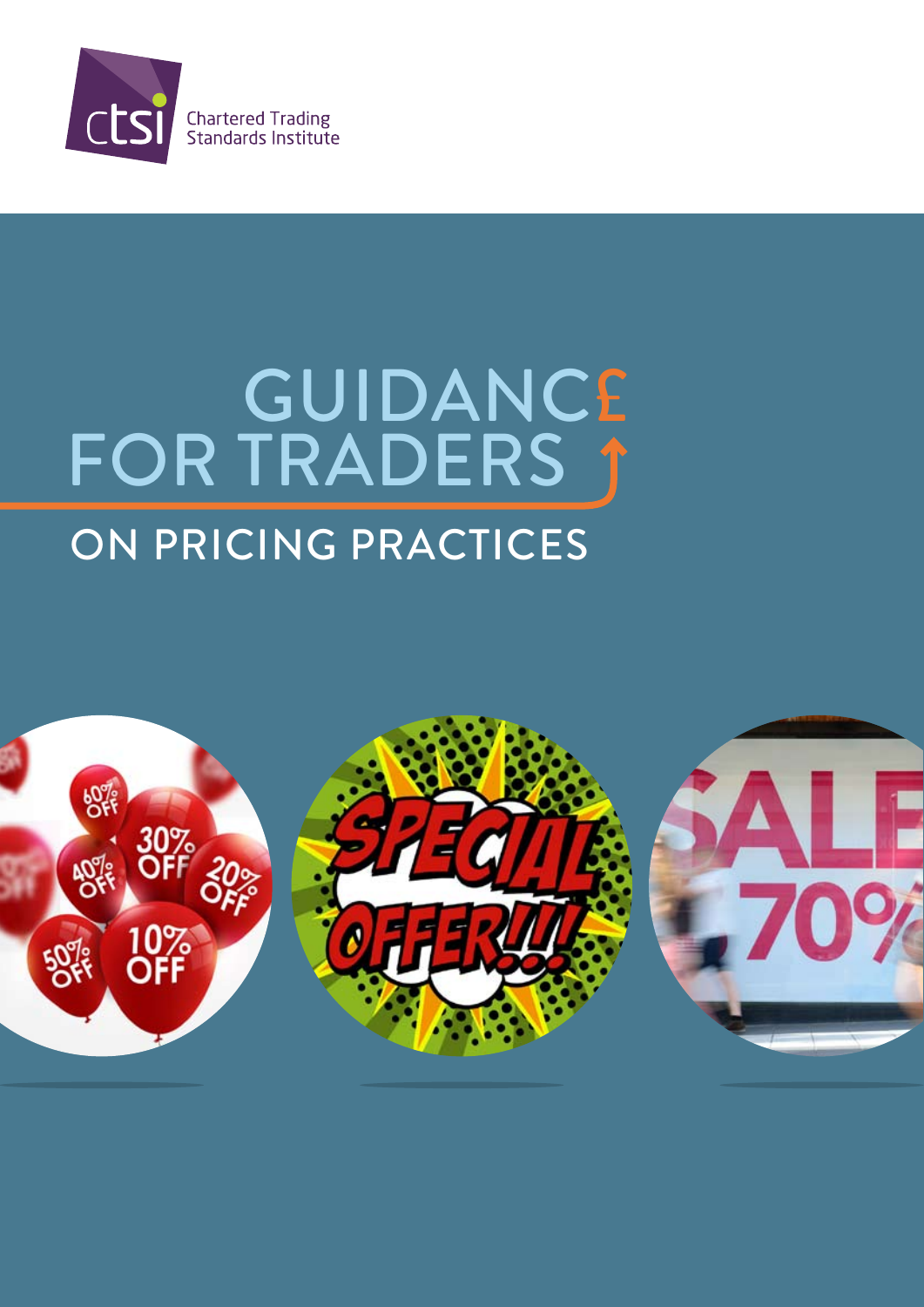- Introduction
- Relevant legislation 2
- **Glossary** 3
- The regulatory framework 4
- Professional diligence Vulnerable consumers 5
- General requirements 6
- Banned practices 8
- Price promotions 9
	- Is your pricing practice unfair?
- Getting it wrong 10
	- Does your promotion contain false information?
- Is your pricing practice deceptive even if it is factually accurate? Have you told consumers what they need to know? 11
- Use of additional text 12
- Using reference prices 14
	- After-promotion price
	- Introductory price
	- Recommended retail price (RRP)
	- Comparison to a competitor's price
	- Comparison with prices in different circumstances
- Time limited offers 20
- Volume offers 21
- Use of 'free' 22
- Additional charges 24
	- Compulsory charges that are fixed
	- Compulsory charges that may vary
	- Optional charges
- 'Up to' and 'from' claims 25
- **Subscriptions** 26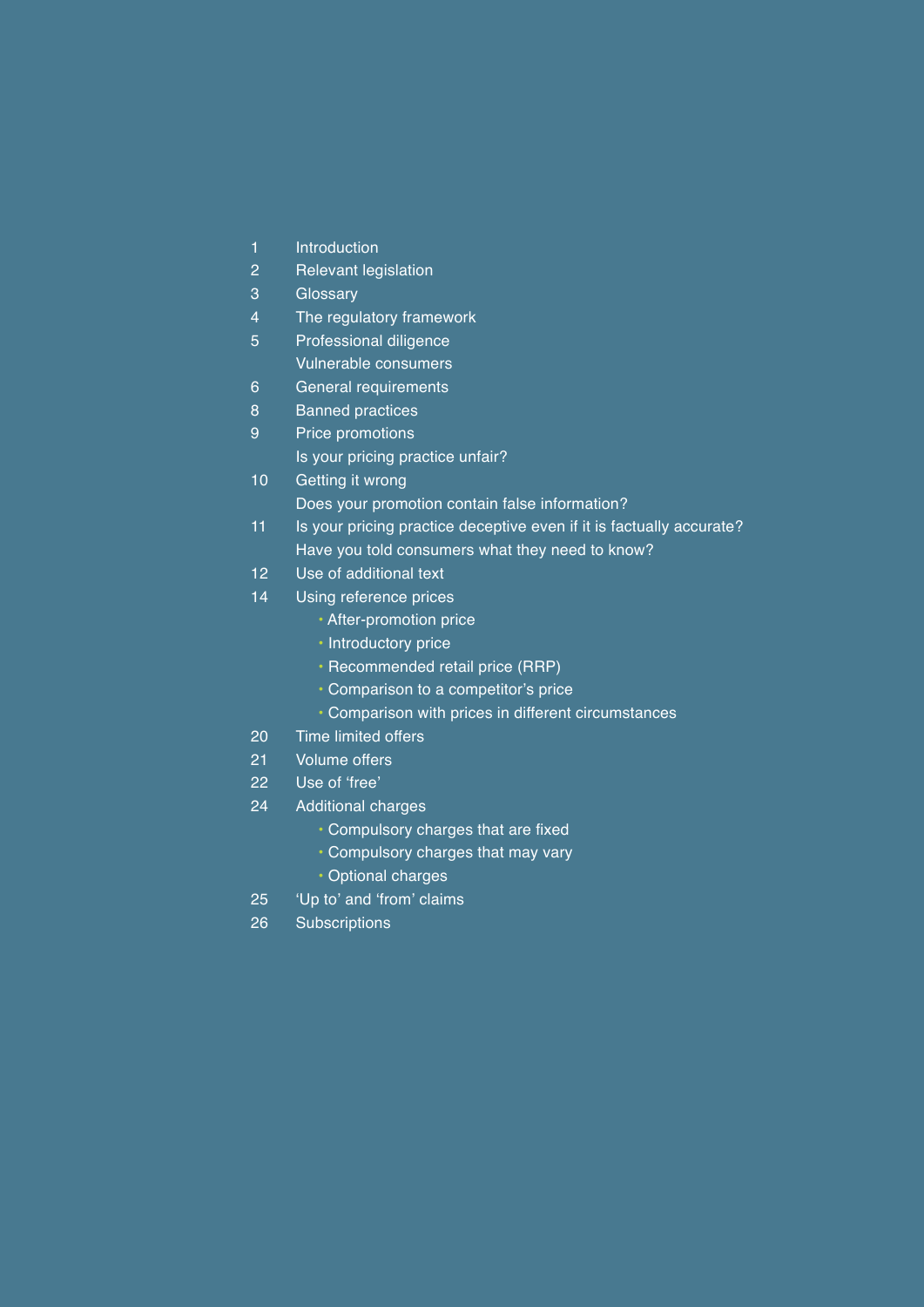# GUIDANC£ for tradErs ON PRICING PRACTIC

### **INTRODUCTION**

This guidance has been produced by the Chartered Trading Standards Institute at the request of the Department of Business, Energy and Industrial Strategy (BEIS) and the Consumer Protection Partnership.1 It replaces the 2010 Pricing Practices Guide, produced by the then Department for Business, Innovation and Skills (BIS), which is now withdrawn.

This guidance is designed to provide helpful common sense advice to traders about pricing practices. It provides an overview of consumer protection laws that relate to pricing and associated practices for traders. Anyone who regularly sells or engages in the process of selling products or services is likely to be regarded as a trader. All traders **must** comply with these laws when they sell any goods or provide commercial services to consumers within the United Kingdom. UK law applies to websites located outside the UK if they are offering products or services for sale to UK consumers.

The guidance covers all consumer goods and services, from restaurants to hairdressers, including estate agents, banking, airlines, car retailers, supermarkets, furniture retailers, etc. It applies to all platforms used for business-to-consumer commercial practices, including all distance contracts (online, by telephone, etc) and any other medium used to sell to consumers. This guidance focuses on the obligations required by the Consumer Protection from Unfair Trading Regulations 2008 (the Regulations). It does not cover all legislation that applies to traders, nor does it cover business-to-business transactions. It is not possible to identify every fair or unfair pricing practice and consequently the guidance focuses on the main areas of concern highlighted during the consultation process. The legislation in this area avoids prescriptive rules and focuses on general principles of fair dealing. The guiding principle is that traders have the responsibility for ensuring that their pricing practices do not mislead consumers.

Regulators may refer to the guidance when making enforcement decisions about a trader's pricing practices. This guidance is not statutory guidance and a court is not bound to accept it. The decision whether any particular pricing practice is unlawful remains to be judged by all of the relevant circumstances. Only a court can determine whether a trader has breached the law in a specific case.

The guidance provides examples of good practice to assist fair-dealing traders in assessing their pricing practices. It indicates, with examples, behaviour which is generally likely to comply with the law, as well as providing examples of behaviour which may not. Adherence to these recommendations will not, of itself, ensure that an act or omission complies with the Regulations; the circumstances of each particular case will always need to be considered. Equally, a departure from these recommendations will not necessarily mean that the pricing practice is unfair. Each trader is responsible for ensuring compliance with the Regulations and will need to consider how it ensures it has the right level of resource and expertise available to achieve this. You may wish to seek legal advice or contact your local trading standards service.<sup>2</sup>

If you have any comments or observations about any aspect of the guidance please contact CTSI at institute@tsi.org.uk. Feedback will be taken into consideration in future reviews of the guidance.

[2](http://www.tradingstandards.uk/tssearch) [www.tradingstandards.uk/tssearch](http://www.tradingstandards.uk/advice/businessadvicets.cfm)

<sup>1</sup> The CPP was formed in April 2012. More information at https://www.gov.uk/government/publications/consumer-protection-partnership-update-report-2016 to-2018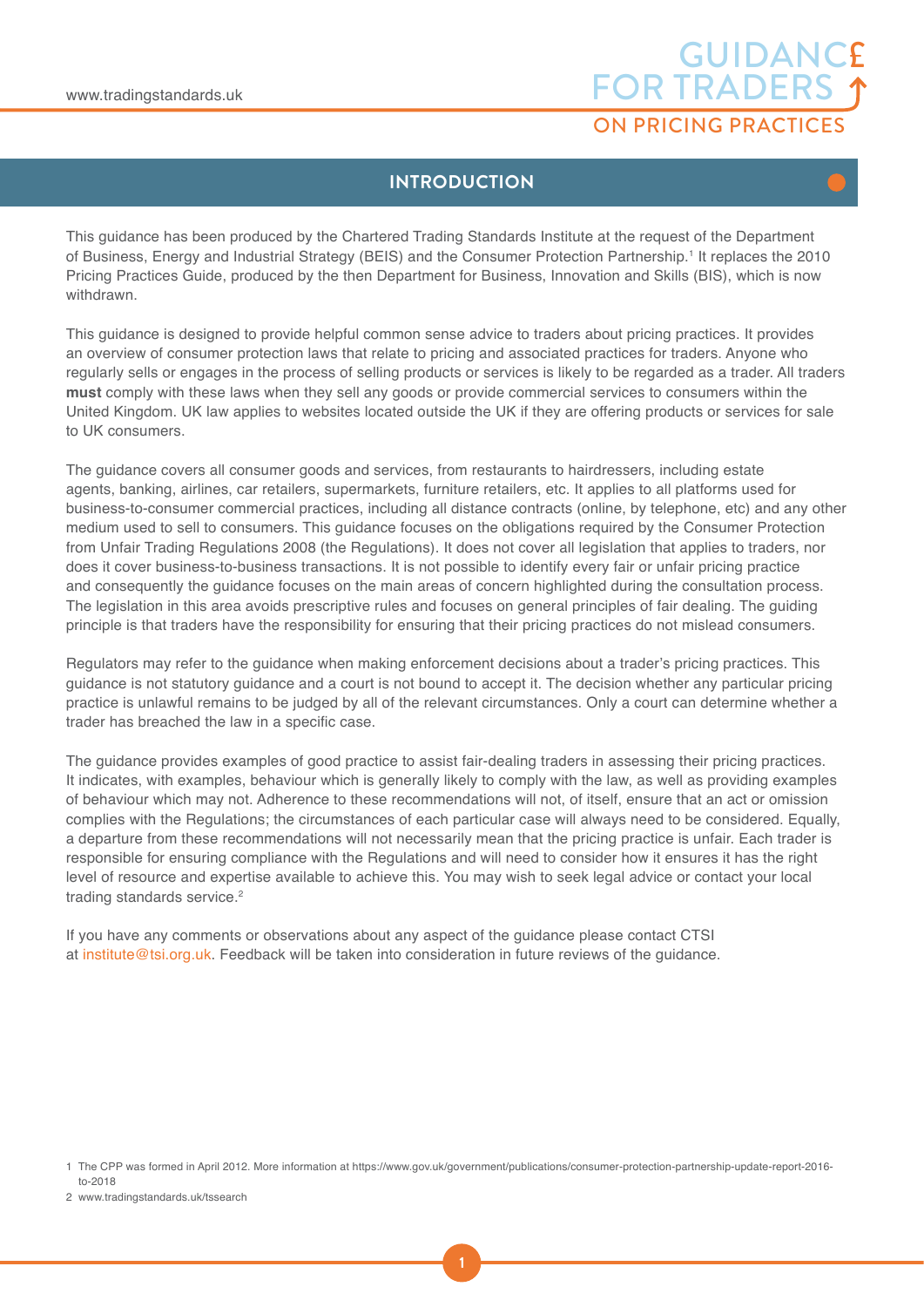

The most important legislation in this area is the Consumer Protection from Unfair Trading Regulations 2008 (referred to in this guidance as 'the Regulations'), which prohibit traders from engaging in unfair commercial practices with consumers. The Regulations implement the Unfair Commercial Practices Directive in the United Kingdom.3

The Regulations prohibit pricing practices that are false or misleading, such that the average consumer might take a different transactional decision (for definitions see the glossary). A pricing practice may be unfair if it, or its overall presentation, is likely to deceive consumers, even if the information contained is factually correct.

The Regulations are broad and likely to cover all forms of representation made about the price, or price promotion, of a product (goods and services) sold by traders to consumers. In particular, there is specific reference in the Regulations to:

- **•** the price of a product
- **•** the manner in which the price is calculated

**Chartered Trading** Standards Institute

• the existence of a specific price advantage<sup>4</sup>

The Regulations also prohibit misleading omissions. Information that is material to a consumer must not be omitted, hidden or presented in a manner which is unclear, unintelligible, ambiguous or untimely.

The Regulations impose a general obligation on traders not to contravene the requirements of professional diligence, which are defined by reference to the standard of skill and care that is commensurate with honest market practice or the general principle of good faith (see page 5 for more details).

#### **Other legislation**

The Price Marking Order 2004 requires traders to indicate the price, quantity and unit price of specified products, primarily foodstuffs.

There are additionally specific information requirements for traders in relation to on-premises, off-premises and distance contracts.5

There are also sector specific rules on price indications in relation to, for example, consumer credit<sup>6</sup> and package travel.7

Visit www.businesscompanion.info for advice and guidance on these requirements.

<sup>3</sup> Directive 2005/29/EC of the European Parliament and of the Council concerning unfair business-to-consumer commercial practices

<sup>4</sup> Consumer Protection from Unfair Trading Regulations 2008, regulation 5(4)

<sup>5</sup> Consumer Contracts (Information, Cancellation and Additional Charges) Regulations 2013

<sup>6</sup> Consumer Credit Act 1974

<sup>7</sup> Package Travel, Package Holidays and Package Tours Regulations 1992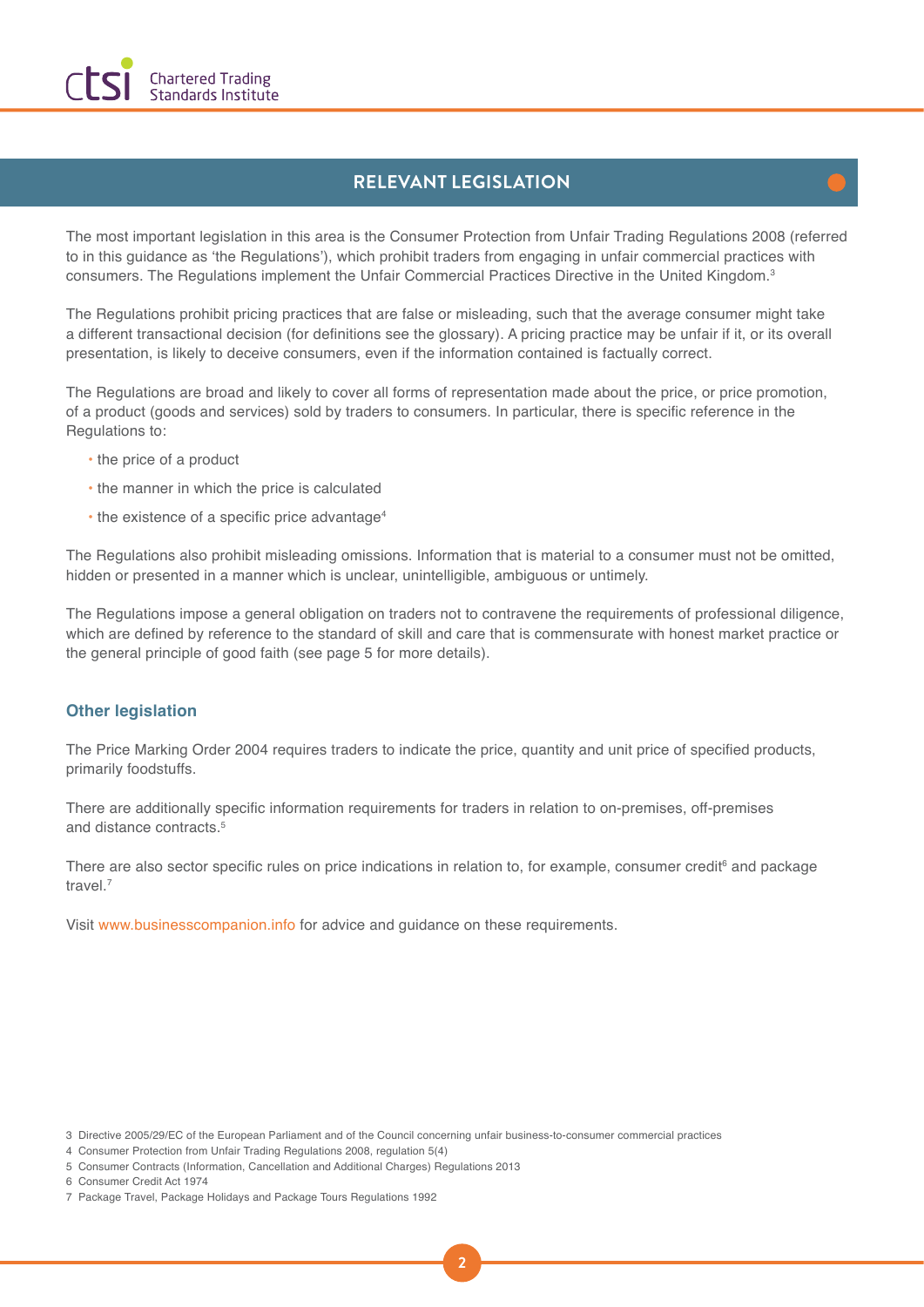# **GUIDANCE** for tradErs on pricing practices

### **glossary**

This glossary contains explanations or words and expressions as they are used in this guidance.

| <b>Average consumer</b>       | Defined in regulation 2 (2)-(6) of the Regulations.                                                                                                                                                                                                                                                                                                  |
|-------------------------------|------------------------------------------------------------------------------------------------------------------------------------------------------------------------------------------------------------------------------------------------------------------------------------------------------------------------------------------------------|
|                               | The material characteristics of an average consumer should be considered 'including<br>his being reasonably well informed, reasonably observant and circumspect.' European<br>case law suggests that social, cultural and linguistic factors should also be taken into<br>account.                                                                   |
|                               | Where the commercial practice is directed to a particular group of consumers, or a<br>particular group that is vulnerable to the practice, 'average consumer' refers to the<br>average member of that group.                                                                                                                                         |
|                               | See page 5 for further explanation.                                                                                                                                                                                                                                                                                                                  |
| <b>Commercial practice</b>    | Any act, omission, course of conduct, representation or commercial communication<br>(including advertising and marketing) by a trader, which is directly connected with the<br>promotion, sale or supply of a product to or from consumers, whether occurring before,<br>during or after a commercial transaction (if any) in relation to a product. |
| <b>Consumer</b>               | An individual acting for purposes that are wholly or mainly outside that individual's<br>business.                                                                                                                                                                                                                                                   |
| <b>Material information</b>   | The information that the average consumer needs, according to the context, to take an<br>informed transactional decision. It also includes certain information required to be given<br>to consumers as a consequence of European consumer legislation.                                                                                               |
| <b>Product</b>                | Defined widely to include goods, services, digital content, immovable property, rights<br>and obligations or the demand of payment from a consumer in settlement of a liability.                                                                                                                                                                     |
| <b>Professional diligence</b> | The standard of special skill and care which a trader may reasonably be expected<br>to exercise towards consumers which is commensurate with either (a) honest market<br>practice in the trader's field of activity or (b) the general principle of good faith in the<br>trader's field of activity.                                                 |
| <b>Reference price</b>        | Price promotions that aim to demonstrate good value by referring to another price<br>that is typically higher.                                                                                                                                                                                                                                       |
| <b>Trader</b>                 | A person acting for purposes relating to that person's business, whether acting<br>personally or through another person acting in the trader's name or on the trader's<br>behalf.                                                                                                                                                                    |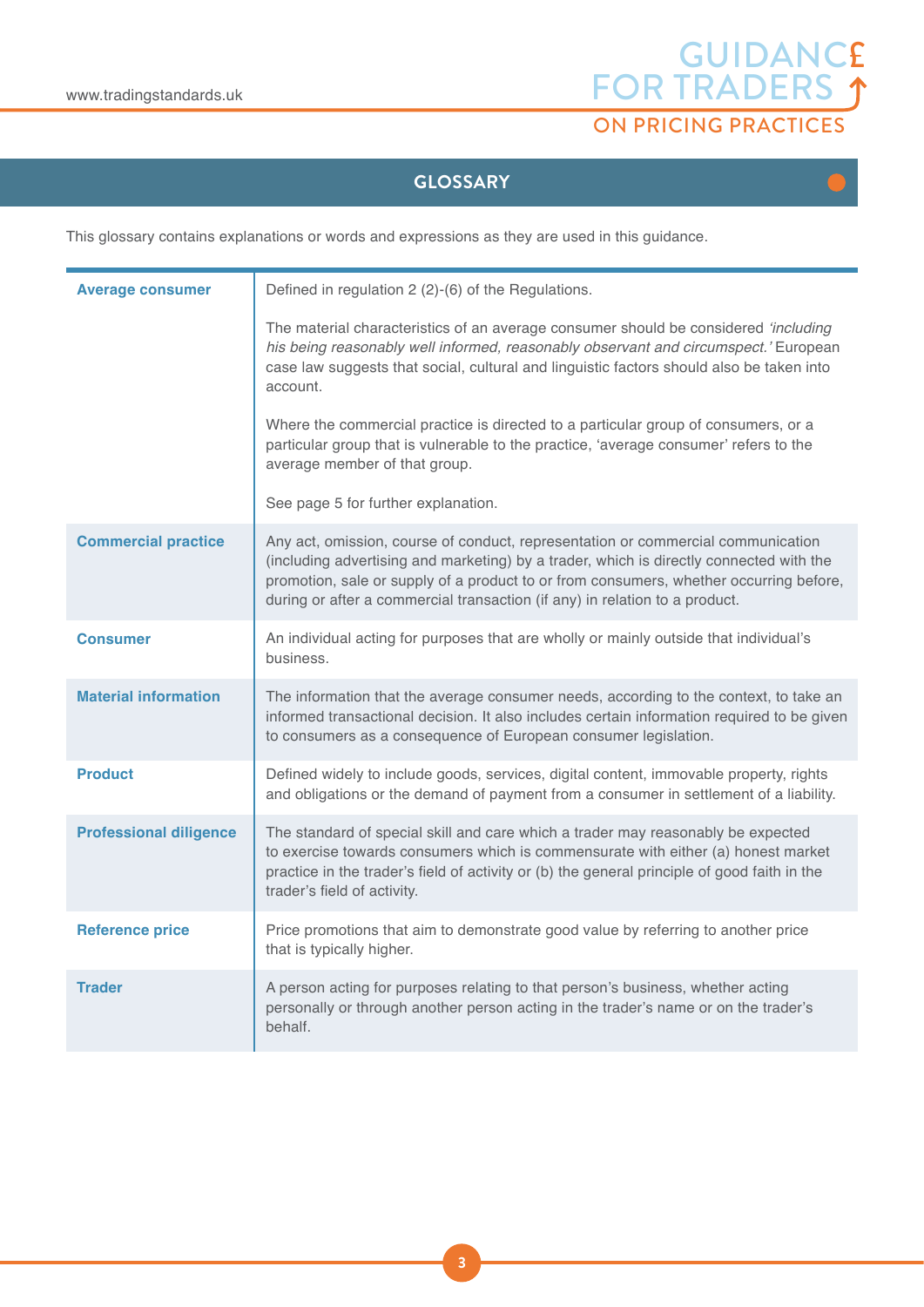| <b>Transactional decision</b> | Any decision taken by a consumer, whether it is to act or refrain from acting,<br>concerning:                                                          |
|-------------------------------|--------------------------------------------------------------------------------------------------------------------------------------------------------|
|                               | (a) whether, how and on what terms to purchase, make payment in whole or part for,<br>retain or dispose of a product; or                               |
|                               | (b) whether, how and on what terms to exercise a contractual right in relation<br>to a product.                                                        |
|                               | 'Transactional decision' covers a wide range of decisions that have been or may be<br>taken by consumers before, during or after a contract is formed. |
|                               | This guidance uses 'take a different decision' as short-hand for a transactional<br>decision that an average consumer would not have taken otherwise.  |
|                               | See page 9 for further explanation.                                                                                                                    |

### **The regulatory framework**

Trading standards services in England, Wales and Scotland and the Northern Ireland trading standards service enforce the Regulations.

The Competition and Markets Authority also enforces the Regulations.

The Advertising Standards Authority - UK Code of Non-broadcast Advertising and Direct & Promotional Marketing (CAP Code) and the UK Code of Broadcast Advertising (BCAP Code) are advertising codes for advertisers, agencies and media which are designed to address misleading, harmful or offensive advertising. The Codes must be followed by all advertisers, agencies and media. The Codes are enforced by the Advertising Standards Authority, considered an established means<sup>8</sup> for gaining compliance with the Regulations, who can take steps to remove or have amended any ads that breach these rules.

8 Consumer Protection from Unfair Trading Regulations 2008, regulation 19(4)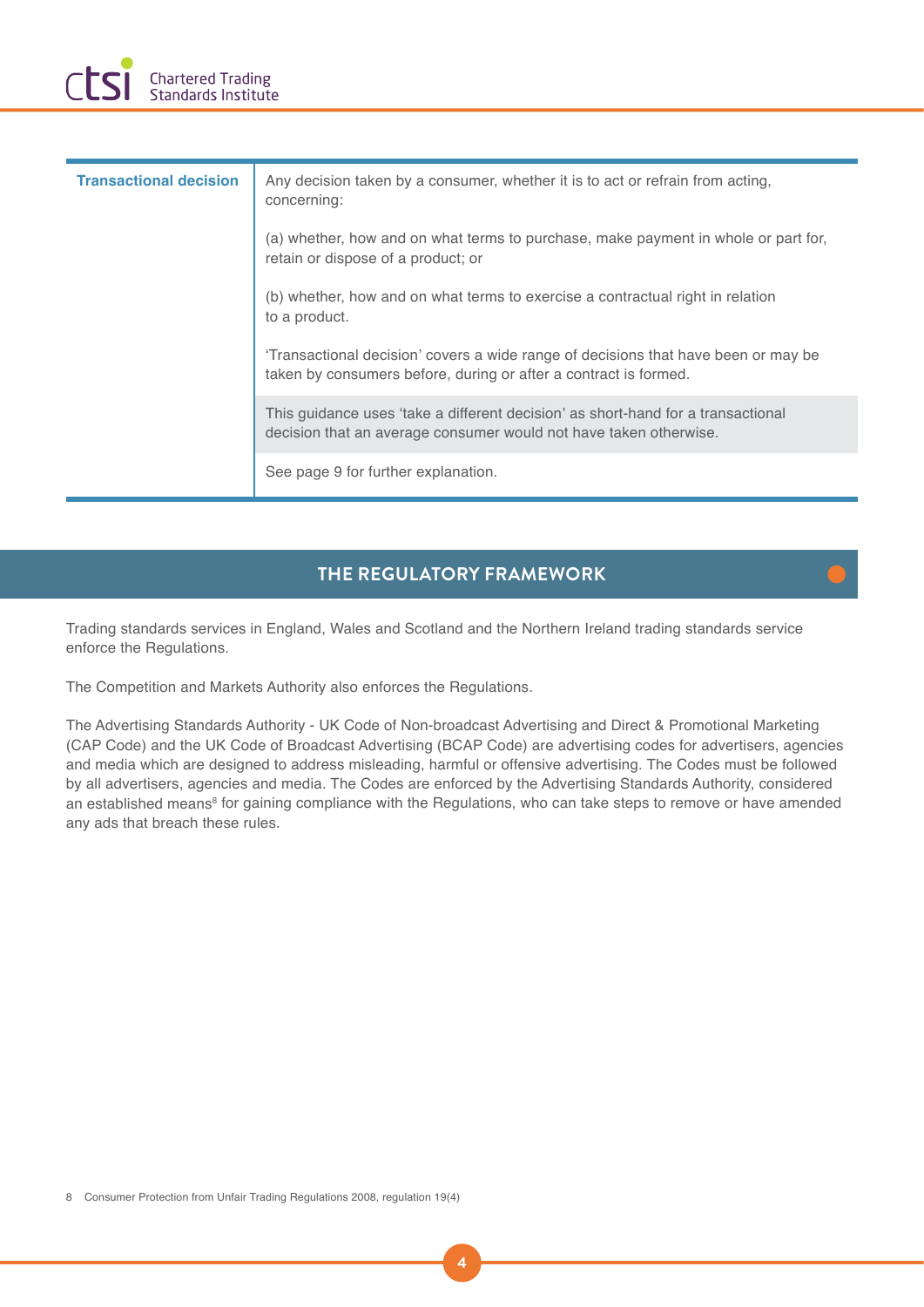# **GUIDAN FOR TRADERS**

## ON PRICING PRACTIC

#### **professional diligence**

The Regulations require that traders behave professionally and responsibly in the pricing of their products. You are expected to formulate pricing practices in accordance with honest market practice and the general principles of good faith in your field of activity. This obligation is derived both from the prohibition against contravening professional diligence<sup>9</sup> and also the due diligence<sup>10</sup> defence that applies to the criminal offences of engaging in misleading acts or omissions.

What amounts to the exercise of due diligence in relation to a pricing practice will depend on all of the relevant circumstances. No prescriptive rule can be stated about what is sufficient in every case.

However, if your pricing practice is challenged, the following may be important to regulators:

- **•** evidence of how your price promotions are communicated to consumers: on price labels, signs and notices; oral representations; in publications such as newspapers, magazines, flyers, etc; radio and television advertisements; social media and electronic media, such as websites, SMS text messaging, emails and apps; and in any other documentary or electronic advertisements
- **•** any terms and conditions of the pricing practice and how these were communicated to consumers
- **•** evidence of the stock and availability of a product during a price promotion. Retain records of your prices, stock and sales histories whilst the promotional and non-promotional prices were charged, with relevant dates, locations, websites, etc and sales volumes at the promotional and non-promotional prices
- **•** where a comparison has been made against a competitor, record the competitor's pricing fairly, including evidence (if appropriate) that you have compared like with like - for example, website screenshots to demonstrate the product, price and period over which a competitor has offered a product. See pages 18-19 for more guidance

#### **Vulnerable Consumers**

The Regulations require traders to ensure that consumers are not treated unfairly, by reference to the standard of an average consumer. However, it is important to understand that the characteristics of the average consumer may include vulnerability.

You need to take special care if you are targeting a price promotion at particular groups of consumers who may be vulnerable - for example, on the grounds of age, credulity or mental or physical infirmity. Vulnerability is also situational; consumers may be vulnerable for a short period because of a personal situation, such as bereavement or debt. You have a legal obligation to ensure that all such vulnerable groups are fairly treated.<sup>11</sup>

Examples:

- **•** wheelchair users may be vulnerable to pricing practices in relation to holiday destinations that claim ease of access
- **•** the elderly may be more vulnerable to pricing practices in relation to security systems
- **•** children may be vulnerable to advertisements in relation to toys

- 10 Consumer Protection from Unfair Trading Regulations 2008, regulation 17: The trader took 'all reasonable precautions and exercised all due diligence to avoid the commission of such an offence'
- 11 For further guidance on these concepts refer to OFT 1008 Guidance on the UK Regulations (May 2008) implementing the Unfair Commercial Practices Directive https://www.gov.uk/government/uploads/system/uploads/attachment\_data/file/284442/oft1008.pdf

<sup>9</sup> Consumer Protection from Unfair Trading Regulations 2008, regulation 3(3)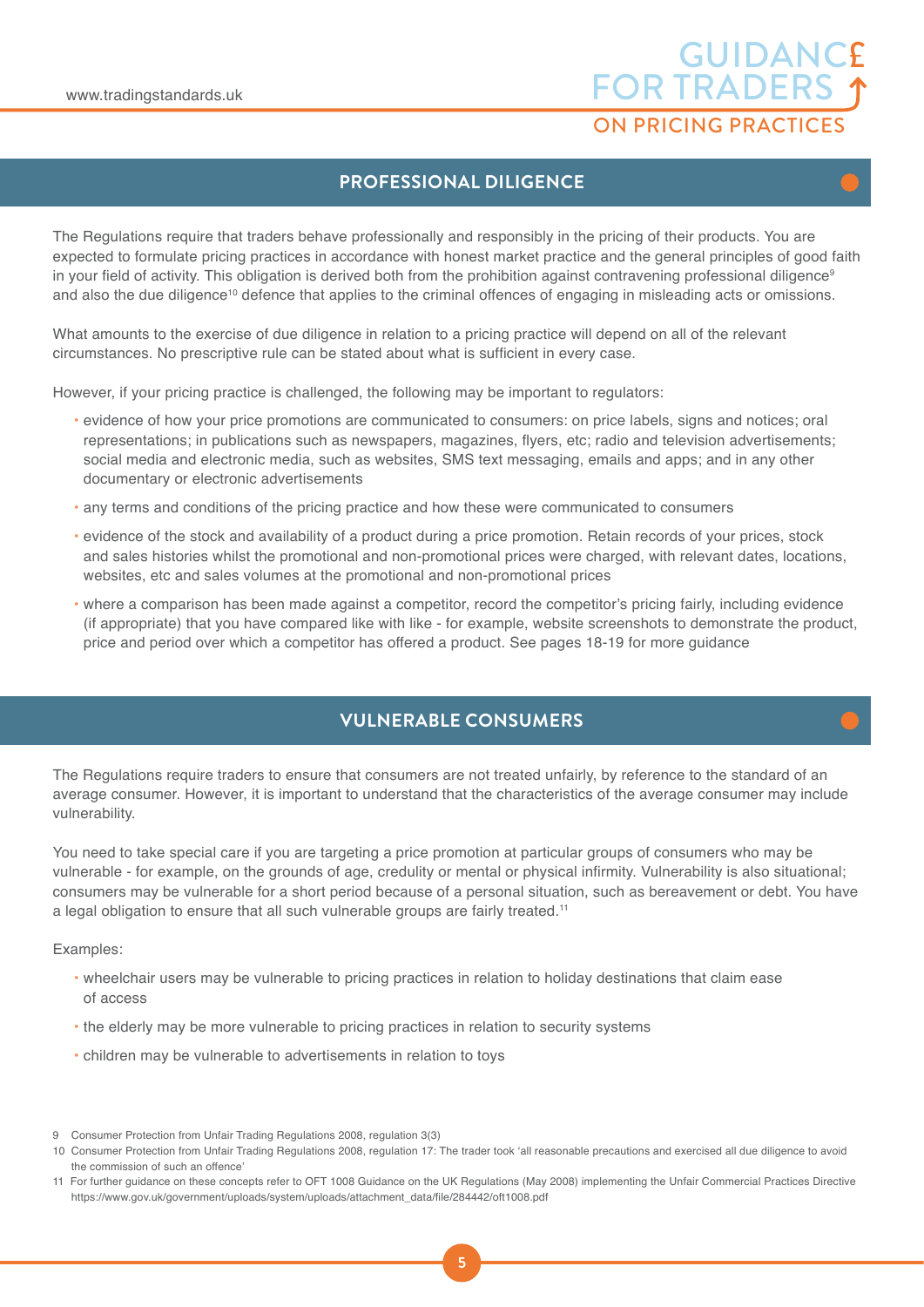

#### **General Requirements**

There are certain general requirements that a trader should consider when pricing products for sale. In addition to the Regulations, overlapping obligations can be found in the Consumer Contracts (Information, Cancellation and Additional Charges) Regulations 201312 and the Price Marking Order 2004.13 Visit www.businesscompanion.info for advice and guidance on these requirements.

These general requirements apply to all of your pricing practices and should be read in conjunction with the rest of this guidance.

**DO** indicate the total price of the product inclusive of taxes when you invite consumers to purchase it.<sup>14</sup> If the nature of the product means that the price cannot reasonably be calculated in advance, indicate how the price will be calculated - for example, fabric on a roll is priced by the metre.

**DO** provide all additional freight, delivery and postal charges in or with the price.<sup>15</sup> If those charges cannot reasonably be calculated in advance, tell consumers that they may be payable - for example, 'Delivery charges apply and vary according to destination'.

**DO** include all compulsory fees and charges in the price.<sup>16</sup>

**DO** show unit prices where required by the Price Marking Order 2004.<sup>17</sup>

**DON'T** charge consumers a fee for using a credit card or debit card that exceeds your own cost for providing that method of payment.<sup>18</sup>

**DON'T** use a default option (such as a pre-ticked box on a website) in order to obtain a consumer's consent to an additional fee or charge.<sup>19</sup>

| <b>Delivery Charges</b> |        |  |
|-------------------------|--------|--|
| Up to £7.99             | £0.95  |  |
| £8.00 to £24.99         | £2.95  |  |
| £25.00 to £39.99        | £4.50  |  |
| £40.00 to £54.99        | £6.00  |  |
| £55.00 to £64.99        | £7.50  |  |
| £65.00 to £89.99        | £9.00  |  |
| £90.00 to £149.99       | £12.00 |  |
| £150.00 to £199.99      | £17.00 |  |
| £200 and over           | £25.00 |  |

12 Implementing in part the Consumer Rights Directive 2011/83/EC

- 13 Implementing the Price Indications Directive 98/6/EC
- 14 Consumer Protection from Unfair Trading Regulations 2008, regulation 6(4)(d); Consumer Contracts (Information, Cancellation and Additional Charges) Regulations 2013, Schedule 1(c) & Schedule 2(f); Price Marking Order 2004, article 4(1) and (2)
- 15 Consumer Protection from Unfair Trading Regulations 2008 6(4)(e); Consumer Contracts (Information, Cancellation and Additional Charges) Regulations 2013 Schedule 1(d) & Schedule 2(g); Price Marking Order 2004, article 7(3)
- 16 Consumer Protection from Unfair Trading Regulations 2008, regulations 5 and 6
- 17 Price Marking Order 2004 (see www.businesscompanion.info/en/quick-guides/pricing-and-payment/price-marking-of-goods-for-retail-sale)
- 18 Consumer Rights (Payment Surcharges) Regulations 2012, regulation 4 (certain agreements are excluded from this obligation)
- 19 Consumer Contracts (Information, Cancellation and Additional Charges) Regulations 2013, regulation 40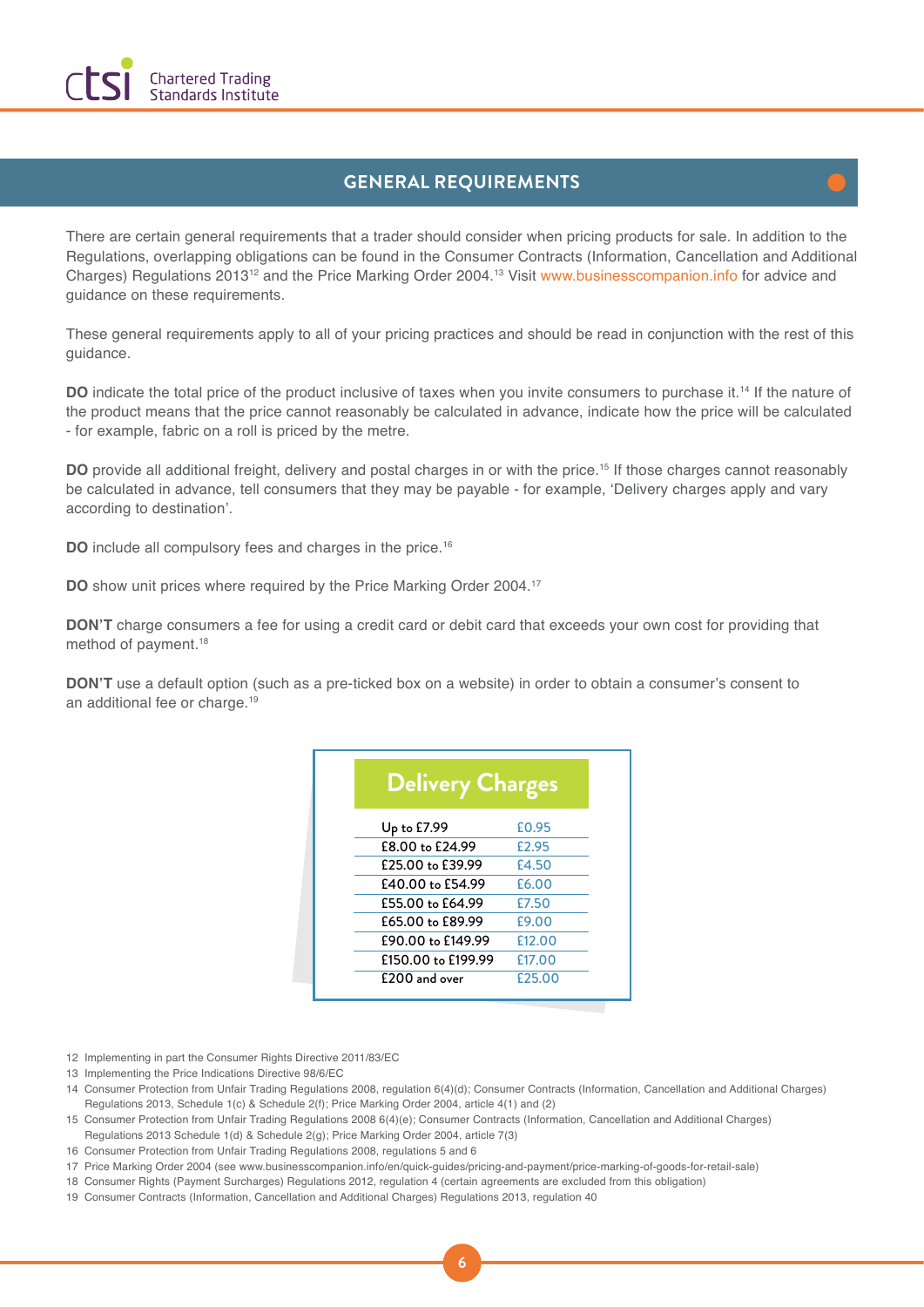# **GUIDANCE** for tradErs ON PRICING PRACTI

**DON'T** use statements such as 'all' or 'everything' unless the statement applies to all of the products described, to everything in the store or in that category.20



**DO** remember that perishable products - for example, food near to its 'best before' or 'use by' date or other products that are deteriorating, such as plants - can be reduced in price without referring to the guidance in relation to reference prices on page 14.



20 Consumer Protection from Unfair Trading Regulations 2008, regulation 5(2)(a)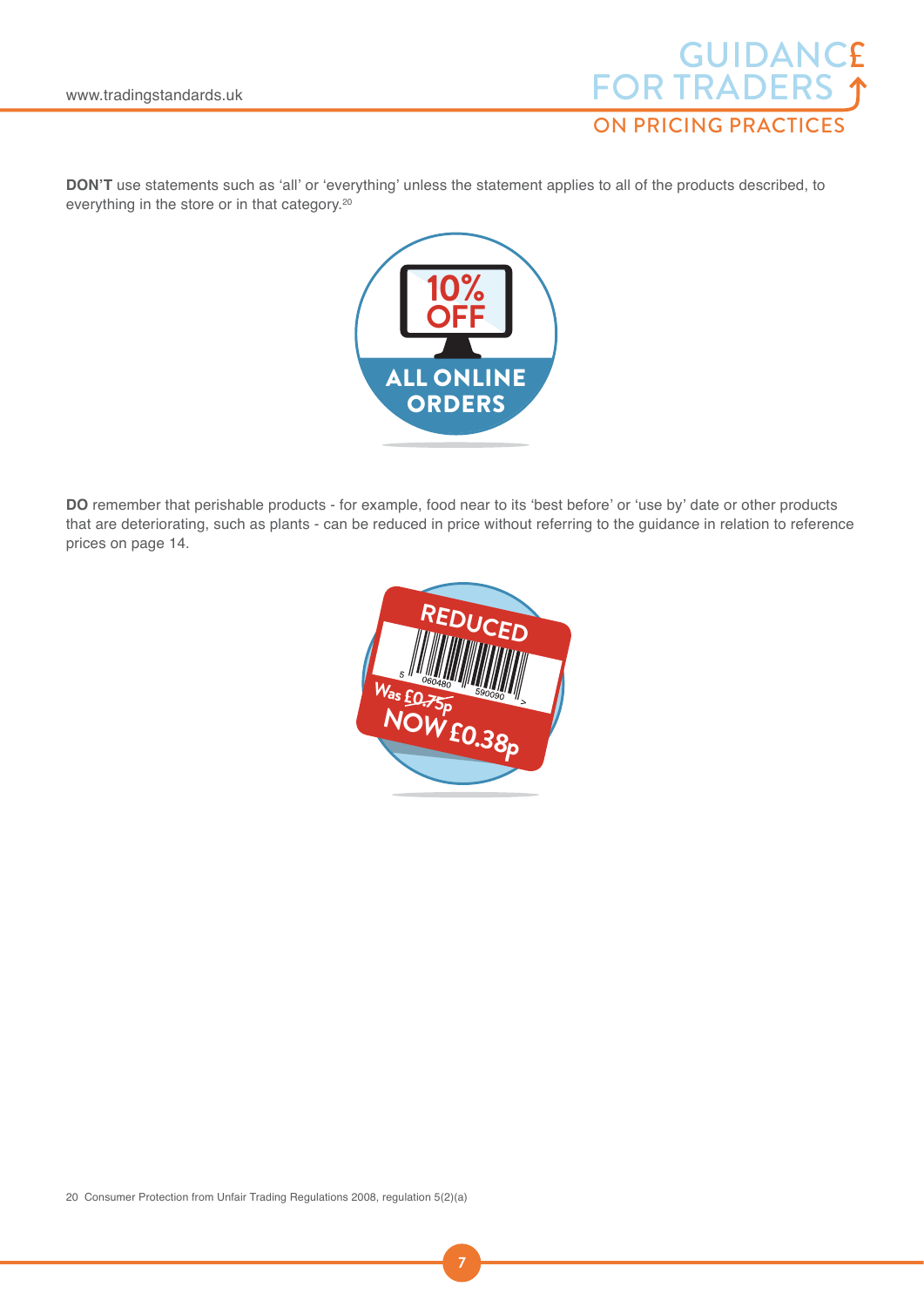

### **Banned Practices**

Certain practices are banned and are considered to be unfair and unlawful in all circumstances.<sup>21</sup>

**DON'T** advertise products or services at a specific price if you have reason to believe that they will not be available in reasonable quantities at that price for a reasonable period without making this clear in the promotion.<sup>22</sup>

**DON'T** advertise a product at an attractive price to encourage interest and then discourage its purchase in order to persuade the consumer to switch to something different - for example, by demonstrating a defective sample or by refusing to show the product, take an order or deliver the product within a reasonable time.<sup>23</sup>

**DON'T** falsely state that a product will only be available at a particular price or available on particular terms for a very limited amount of time in order to persuade the consumer to make an immediate decision and deny them the time or opportunity to make an informed choice.<sup>24</sup>



**DON'T** claim that you are about to cease trading or move premises when you are not.<sup>25</sup>

**DON'T** describe a product as 'free' or similar if the consumer has to pay any more than the unavoidable cost of responding to your offer, collecting the product or paying for delivery.<sup>26</sup>

See page 22 for more guidance on the use of 'free'.

<sup>21</sup> Consumer Protection from Unfair Trading Regulations 2008, Schedule 1

<sup>22</sup> Consumer Protection from Unfair Trading Regulations 2008, Schedule 1 paragraph 5 (bait advertising)

<sup>23</sup> Consumer Protection from Unfair Trading Regulations 2008, Schedule 1 paragraph 6 (bait and switch)

<sup>24</sup> Consumer Protection from Unfair Trading Regulations 2008, Schedule 1 paragraph 7

<sup>25</sup> Consumer Protection from Unfair Trading Regulations 2008, Schedule 1 paragraph 15

<sup>26</sup> Consumer Protection from Unfair Trading Regulations 2008, Schedule 1 paragraph 20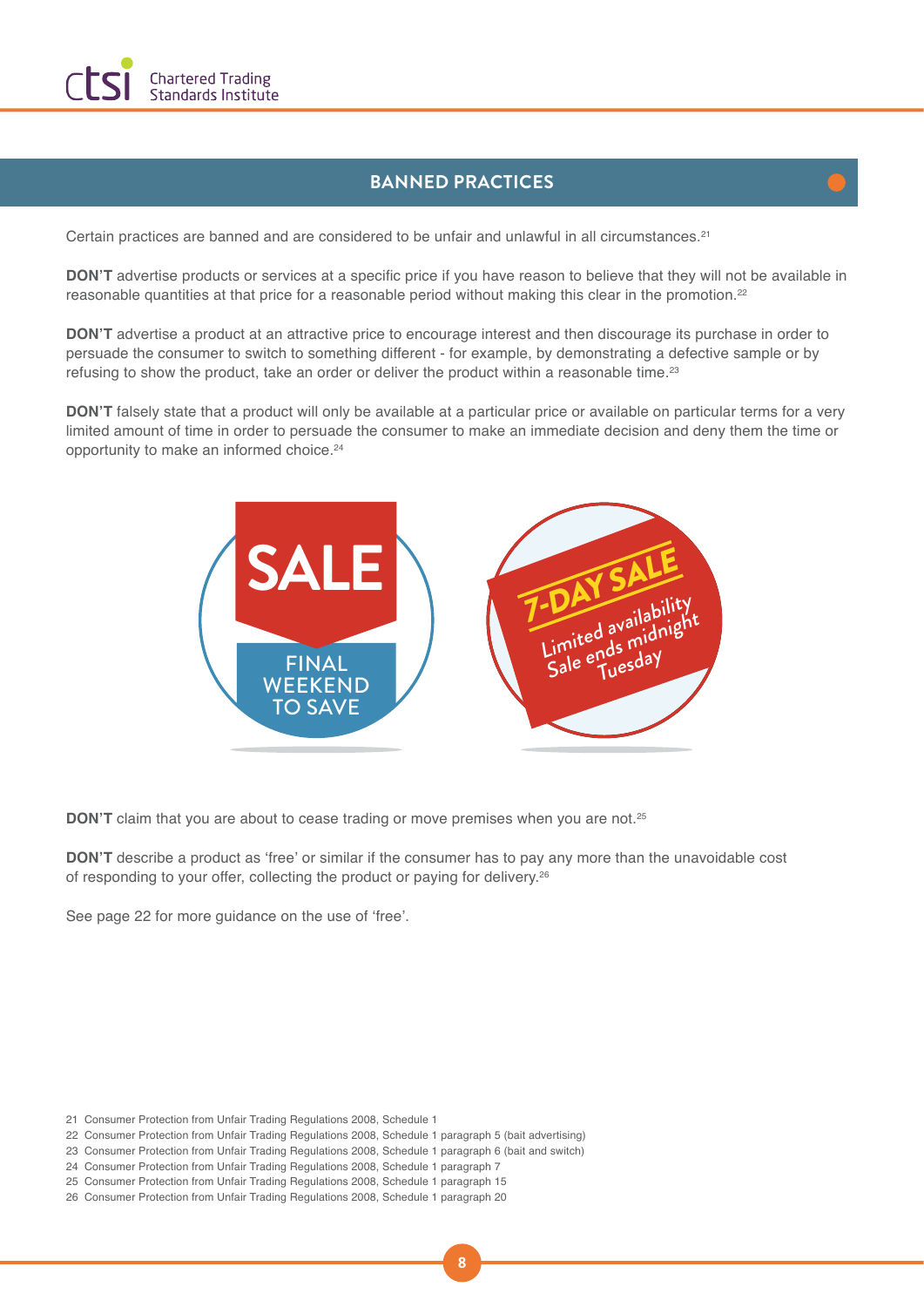# GUIDANC£ **FOR TRADER** ON PRICING PRAC

### **Price Promotions**

This guidance is designed to provide helpful common sense advice to traders about pricing practices that regulators are likely to consider fair or unfair.

If you wish to promote your products by making claims in relation to price you should spend time and effort ensuring that the claim is transparent and not unfair. The guiding principle is that the promotion should not, in any way, mislead, deceive or take advantage of consumers. Consumers should be able to have confidence that they can rely on the information that you provide when making their decision to purchase.

The average consumer is described in the Regulations as having the characteristics of being *'reasonably well informed, reasonably observant and circumspect'*. However, even well-informed, observant and circumspect consumers can be deceived by unfair and misleading practices.

The Regulations do not just apply to the decision to purchase a product. They extend to other transactional decisions, such as the decisions a consumer makes about payment terms or the exercise of other contractual rights. This may also include decisions that do not have a direct financial consequence, such as entering a shop.<sup>27</sup> You should consider the impact that any pricing promotion might have on all of the decisions that consumers may take.

Consider:

- **•** who is the promotion aimed at?
- **•** what will that person understand it to mean?
- **•** is that different to the actual position?

### **Is your pricing practice unfair?**

For each pricing promotion, you should ask yourself:

- **•** is any information (however it is given) false?
- **•** even if the information is factually correct, will it, or the way in which it is presented, deceive or be likely to deceive?
- **•** is information that a consumer needs to know omitted, hidden, or given in a manner that is unclear, unintelligible, ambiguous or untimely?

If **any** of your answers are 'Yes', or if you have any doubts, you should change your pricing promotion.

27 Trento Sviluppo srl and Centrale Adriatica Soc. Coop arl C-281/12, [2014] CTLC 326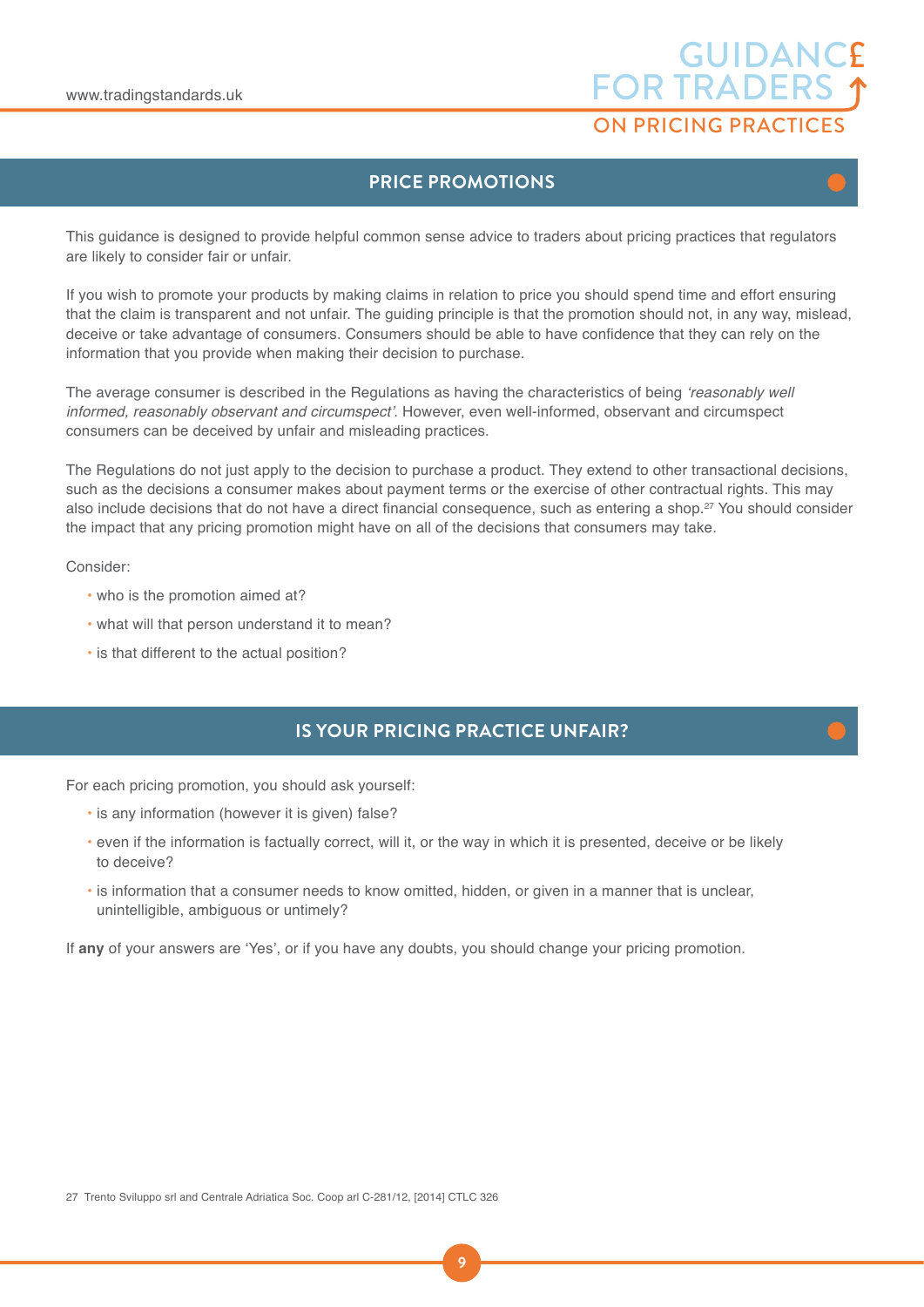

#### **Getting it wrong**

It is important for traders to get pricing right. Getting it wrong could:

- **•** create the illusion of savings that do not exist or have been exaggerated
- **•** generate confusion amongst consumers
- **•** generate legal claims for compensation
- **•** cause civil enforcement action to be taken by regulators
- **•** result in a complaint to the Advertising Standards Authority
- **•** cause criminal enforcement action, fines and negative media exposure
- **•** generate adverse publicity by consumers sharing negative stories about price promotions in the press or social media

#### **Does your promotion contain false information?**

Your price promotion should not contain false information about the price, *'the manner in which price is calculated'* or the 'existence of a specific price advantage'.<sup>28</sup>

The following are examples of practices that may breach this requirement:

- **•** advertising a price promotion for a product that is not in fact available at the advertised price
- **•** comparing your current price to a reference price that is not genuine. (See page 14 for further guidance on reference pricing)
- **•** comparing your own price to the higher price of a competitor or to a recommended retail price (RRP) but presenting the higher price as your own previous price
- **•** excluding a compulsory charge from your headline price. (See page 24 for further guidance on additional charges)
- **•** claiming a discount that is not in fact given to the consumer for example, '10% off all main courses' where the price is not adjusted accordingly at the till
- **•** claiming a discount for all of your products when all products are not in fact included in the offer for example, '10% off all package holidays booked before end of September' when holidays to Spain are excluded

28 Consumer Protection from Unfair Trading Regulations 2008, regulation 5 (4)(g) & (h)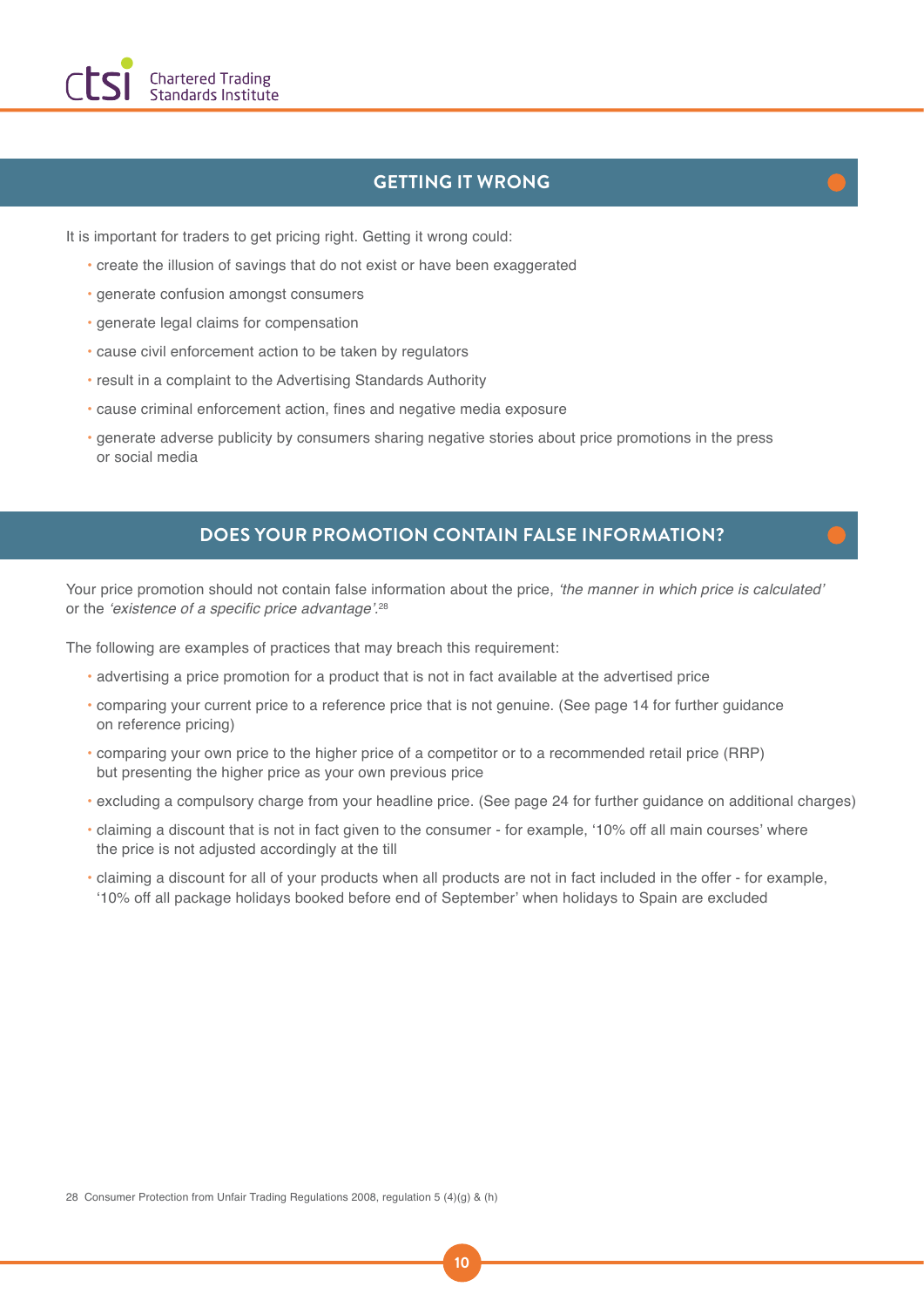# GUIDANC£ **FOR TRADE** ON PRICING PRAC

### **Is your pricing practice deceptive even if it is factually accurate?**

Consumers must be able to trust the information you have provided them with. Your pricing practice must not contain information that might deceive consumers or that is presented in such a way that might deceive consumers, even if the information is factually accurate.



Care should be taken to ensure that better-value offers based on size are not unfair because smaller packs offering the same or better value can also be purchased from you.<sup>29</sup>



If you become aware that your competitor has lowered their selling price but you take no steps to withdraw or amend the pricing practice you may allow the promotion to become unfair.30

#### **Have you told consumers what they need to know?**

The Regulations prohibit misleading omissions. Therefore it is important that you do not mislead consumers by leaving out important information or presenting it in a way that hides or disguises it.

Your pricing practice can therefore be considered unfair if:

- **•** it omits material information
- **•** it hides material information
- **•** it provides material information in a manner which is unclear, unintelligible, ambiguous or untimely and it causes or is likely to cause the average consumer to take a different decision

The Regulations define material information as *'The information which the average consumer needs, according to the context, to take an informed transactional decision'*.

29 For more advice on volume offers, see page 21

<sup>30</sup> For more advice on comparing your prices to other trader's prices, see pages 18 & 19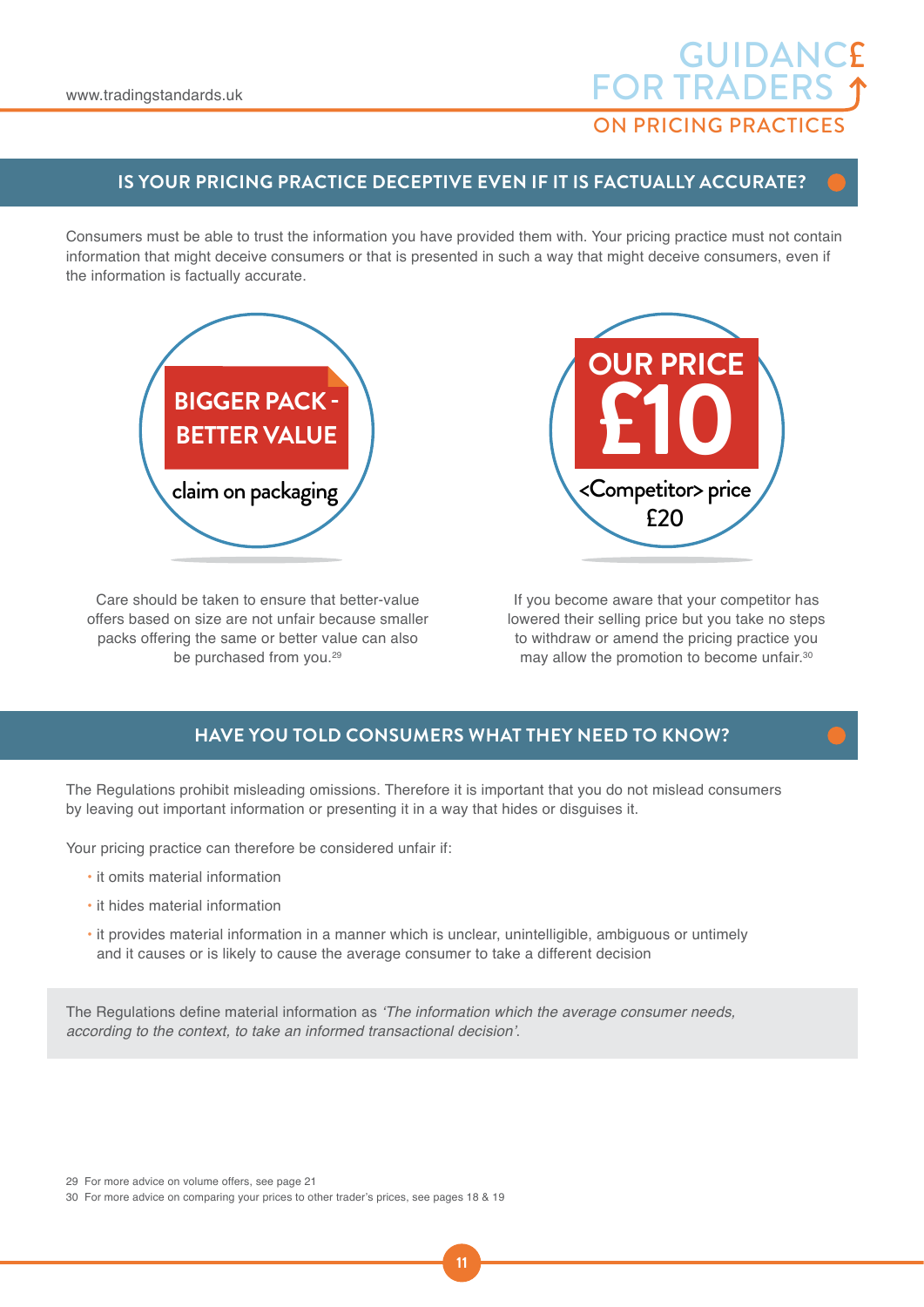

### **Use of additional text**

You must ensure that the presentation of your offer is transparent and clear. You should consider how consumers are likely to understand it, having regard to its overall presentation.

In particular, you should consider the prominence and clarity of any additional text in comparison to the headline text or main message.

You should ensure that the headline or prominent message is truthful, clear and consistent with other information you provide. It should not need explanatory text to make it comply, particularly if that text is not prominent.

Consider how the offer is expressed - a simple offer can be communicated in straightforward terms using direct language. If your offer is more complex you should take care to ensure that it is presented in a way that consumers will fully understand.

Additional information should not contradict the headline claim. It must be given in a clear, intelligible, unambiguous and timely manner. Including material information in the small print in a manner that is not clear and prominent may mean that you do not meet that requirement.

Material information might be:

- **•** qualifying statements for example, 'Wednesdays from 6pm'
- **•** important conditions of the offer for example, 'minimum two dinners'
- **•** relevant exclusions for example, 'set menu only'

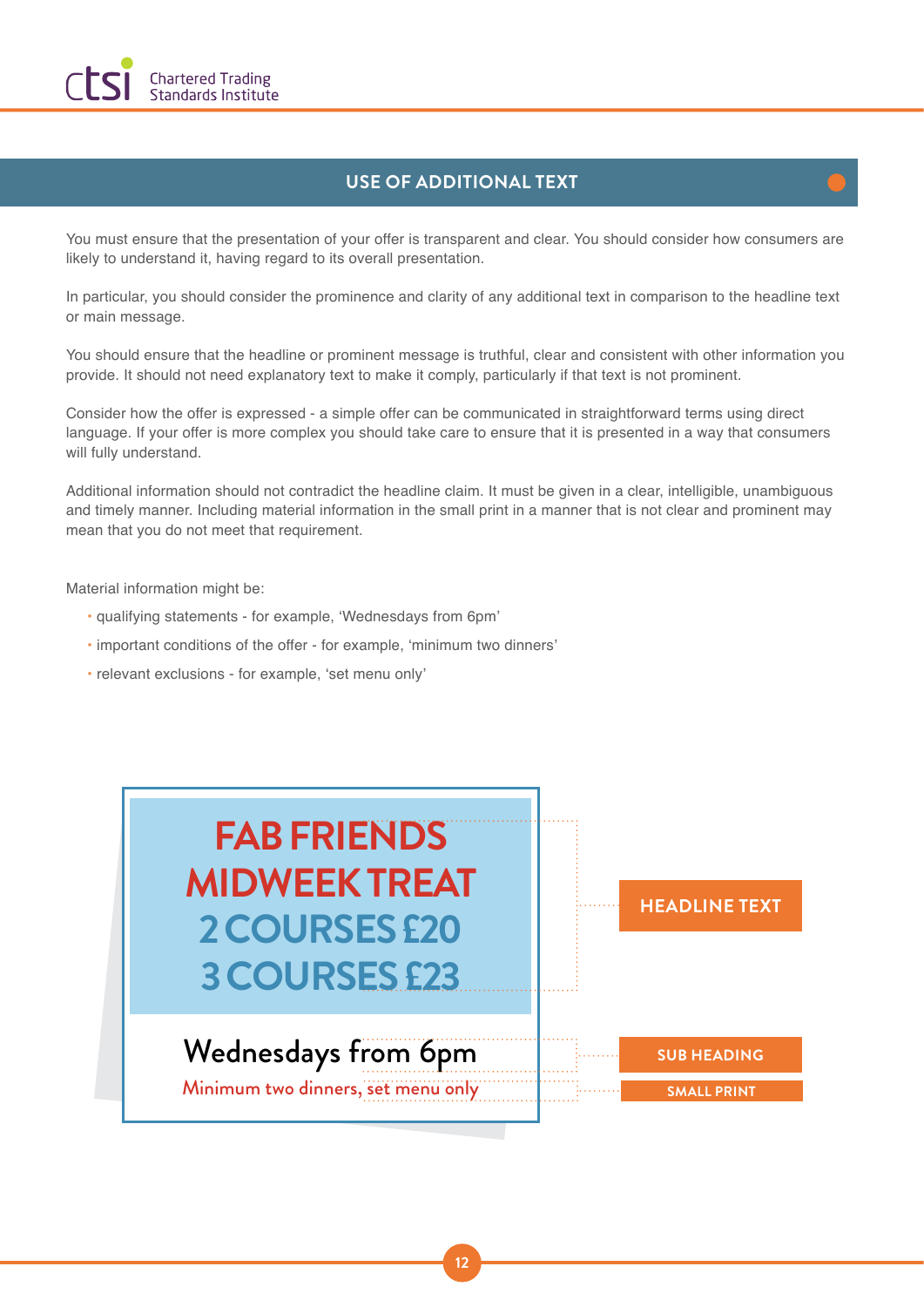If you operate a website or use other digital communication, you should use technology so that information is communicated to consumers in a way that is transparent and timely. Additional text that is likely to make a difference to the consumer's decision should be prominent and close to the price, headline or main message. You should not delay telling consumers about additional charges or other material information when it is possible to do so from the outset.

It may amount to an unfair practice if your technology requires that consumers take extra steps, such as clicking on a link or scrolling down a page, to obtain material information, such as additional costs. You should consider carefully whether it is possible to provide consumers with material information about the price and additional costs without the need to visit other webpages or to follow links.

[For more information on the use of additional text see the Committee of Advertising Practice](https://www.cap.org.uk/Advice-Training-on-the-rules/Help-Notes/Qualification)  guidance [Qualification claim](https://www.cap.org.uk/Advice-Training-on-the-rules/Help-Notes/Qualification)*s*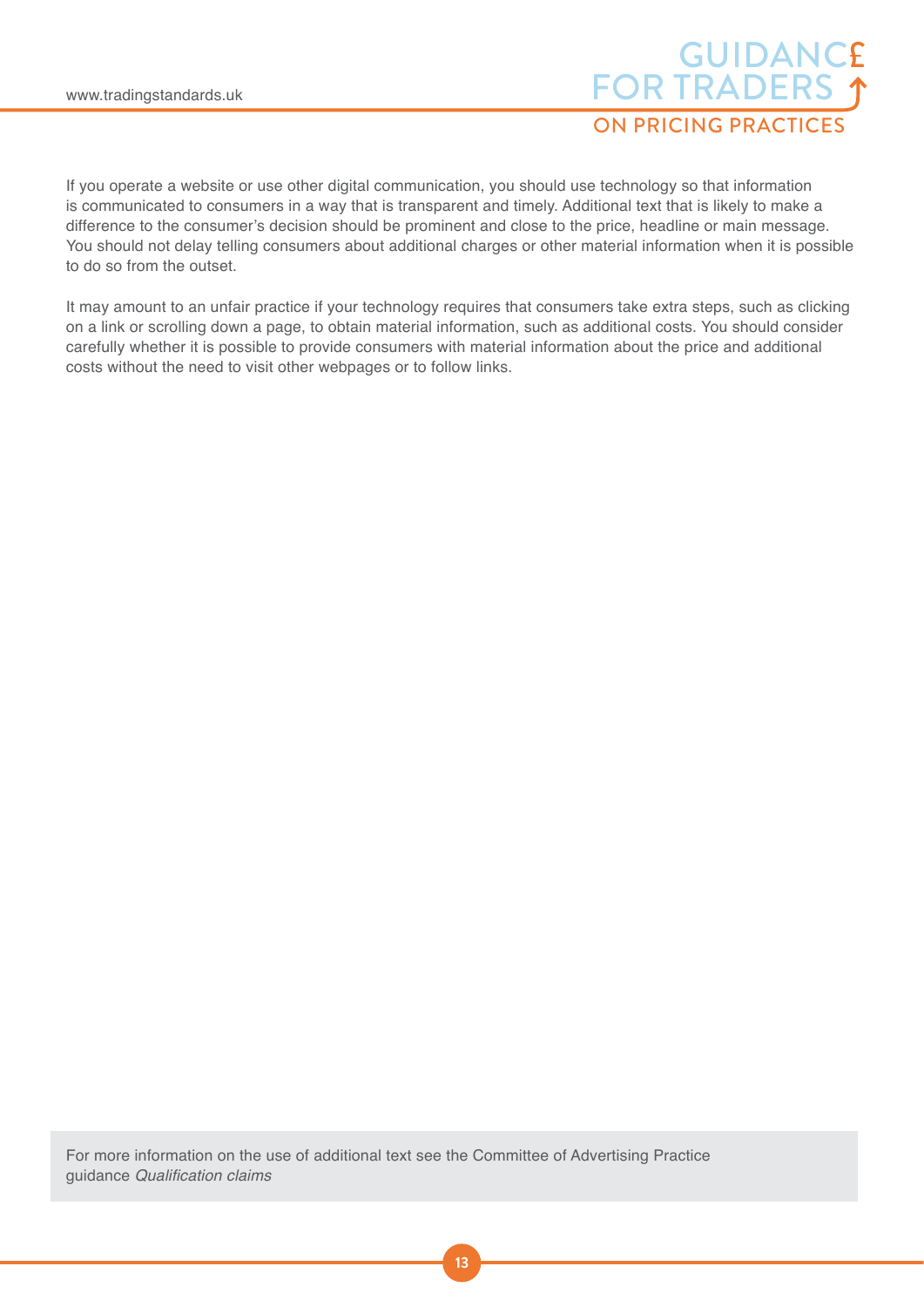

### **Using reference prices**

Reference pricing refers to price promotions which aim to demonstrate good value by referring to another, typically higher, price.

Four examples of reference pricing are:

- **•** 'was/now' prices, which compare an advertised price to a price the trader has previously charged for the product
- **•** after-promotion prices or introductory prices, which compare the current advertised price to a price the trader intends to charge in the future
- **•** recommended retail prices (RRPs), which compare an advertised price to a price recommended by the manufacturer or supplier
- **•** external reference prices, which compare an advertised price to a price charged by another trader for the same product



Including a reference price in an offer can create a point which consumers use as a base for estimating the value of the product and might reduce the effort consumers put into shopping around and comparing prices. It follows that reference pricing calls for a high level of trust and integrity. It is unlikely that consumers will have made a record of the reference prices in order to determine for themselves whether the claimed price reduction is genuine.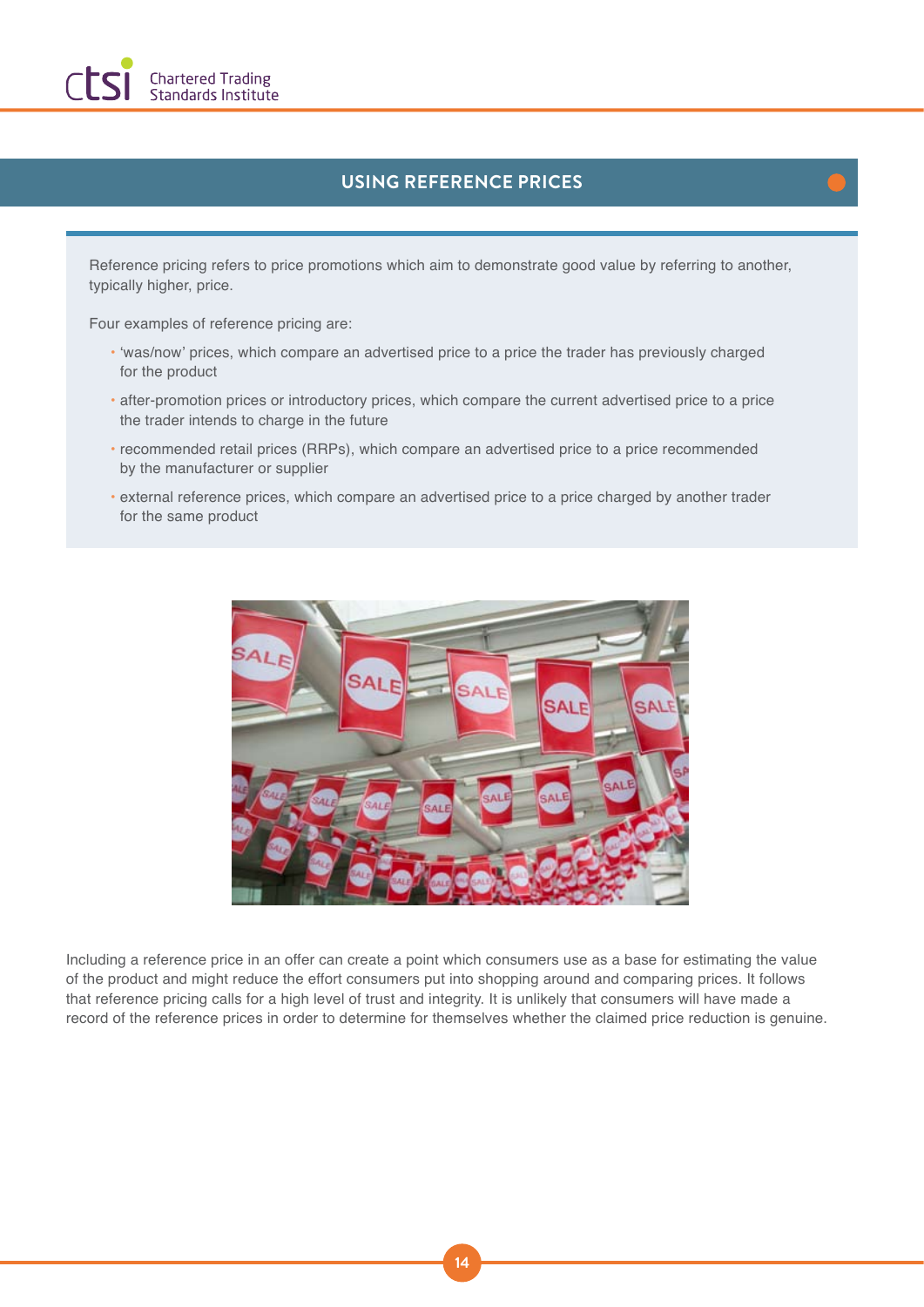# JIDANG **OR TRADE** ON PRICING PRA

Any specific price advantage claimed must not be misleading or unfair.<sup>31</sup> It is important to be clear and not to make unfair price comparisons. If your proposed pricing practice explicitly or by implication indicates a saving against another price you must be able to satisfy yourself that the quoted saving is genuine and is therefore not unfair. Ask yourself whether the average consumer would think that it is a fair comparison.



Below is a non-exhaustive list of issues that should be considered when determining whether a price reduction is genuine.

- 1. How long was the product on sale at the higher price compared to the period for which the price comparison is made?
- 2. How many, where and what type of outlets will the price comparison be used in compared to those at which the product was on sale at the higher price?
- 3. How recently was the higher price offered compared to when the price comparison is being made?
- 4. Where products are only in demand for short periods each year, are you making price comparisons with out-of-season reference prices?
- 5. Were significant sales made at the higher price prior to the price comparison being made or was there any reasonable expectation that consumers would purchase the product at the higher price?

31 Consumer Protection from Unfair Trading Regulations 2008, regulation 5(4)(h)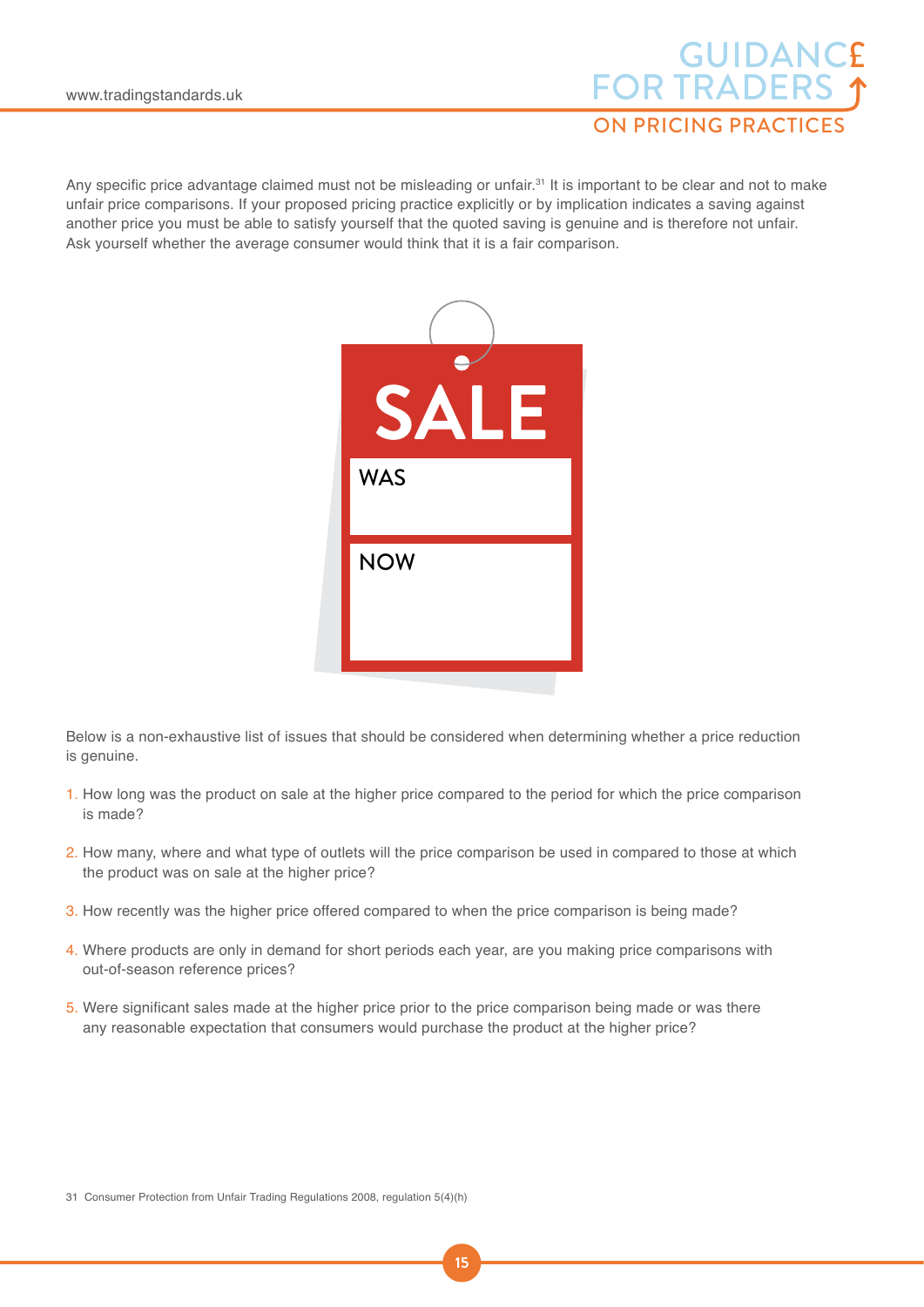

| Issues to be considered                                                                                                                                                                                                 | More likely to comply                                                                                                                                                                                   | Less likely to comply                                                                                                                                                                          |
|-------------------------------------------------------------------------------------------------------------------------------------------------------------------------------------------------------------------------|---------------------------------------------------------------------------------------------------------------------------------------------------------------------------------------------------------|------------------------------------------------------------------------------------------------------------------------------------------------------------------------------------------------|
| 1. How long was the product<br>on sale at the higher price<br>compared to the period for<br>which the price comparison<br>is made?                                                                                      | The price comparison is made for a period<br>that is the same or shorter than the period<br>during which the higher price was offered.                                                                  | The price comparison is made for<br>a materially longer period than<br>the higher price was offered.                                                                                           |
| 2. How many, where and<br>what type of outlets will the<br>price comparison be used<br>in compared to those at<br>which the product was on<br>sale at the higher price?                                                 | The retailer makes a price comparison<br>against a reference price that has been<br>offered in the same store as the price<br>comparison is made.                                                       | A retailer charges £3 in store A<br>and £2 in store B and then claims<br>'Was £3 now £1.50' in store B,<br>referring to a reference price in a<br>store where that price was never<br>charged. |
| 3. How recently was<br>the higher price offered<br>compared to when the price<br>comparison is being made?                                                                                                              | A travel agent refers to a selling price that<br>was charged less than two months ago with<br>no intervening prices and therefore gives<br>a genuine indication of the current value of<br>the holiday. | A website refers to previous<br>selling prices that were charged<br>many months ago and therefore<br>no longer represent a genuine<br>indication of the current value<br>of the item.          |
| 4. Where products are only<br>in demand for short periods<br>each year, are you making<br>price comparisons with<br>out-of-season reference<br>prices?                                                                  | An online trader reduces its prices in order<br>to generate sales where demand has fallen<br>away when the sales season for a product<br>has passed.                                                    | A trader offers the product at a<br>higher price when the product is<br>out-of-season and then lowers<br>the price in time for the expected<br>product demand.                                 |
| 5. Were significant sales<br>made at the higher price<br>prior to the price comparison<br>being made or was there any<br>reasonable expectation that<br>consumers would purchase<br>the product at the higher<br>price? | The retailer can provide evidence to show<br>significant sales at the higher price or that<br>this was a realistic selling price for the<br>product.                                                    | A retailer repeatedly uses a<br>reference price knowing that<br>it had not previously sold a<br>significant number of units at<br>that price.                                                  |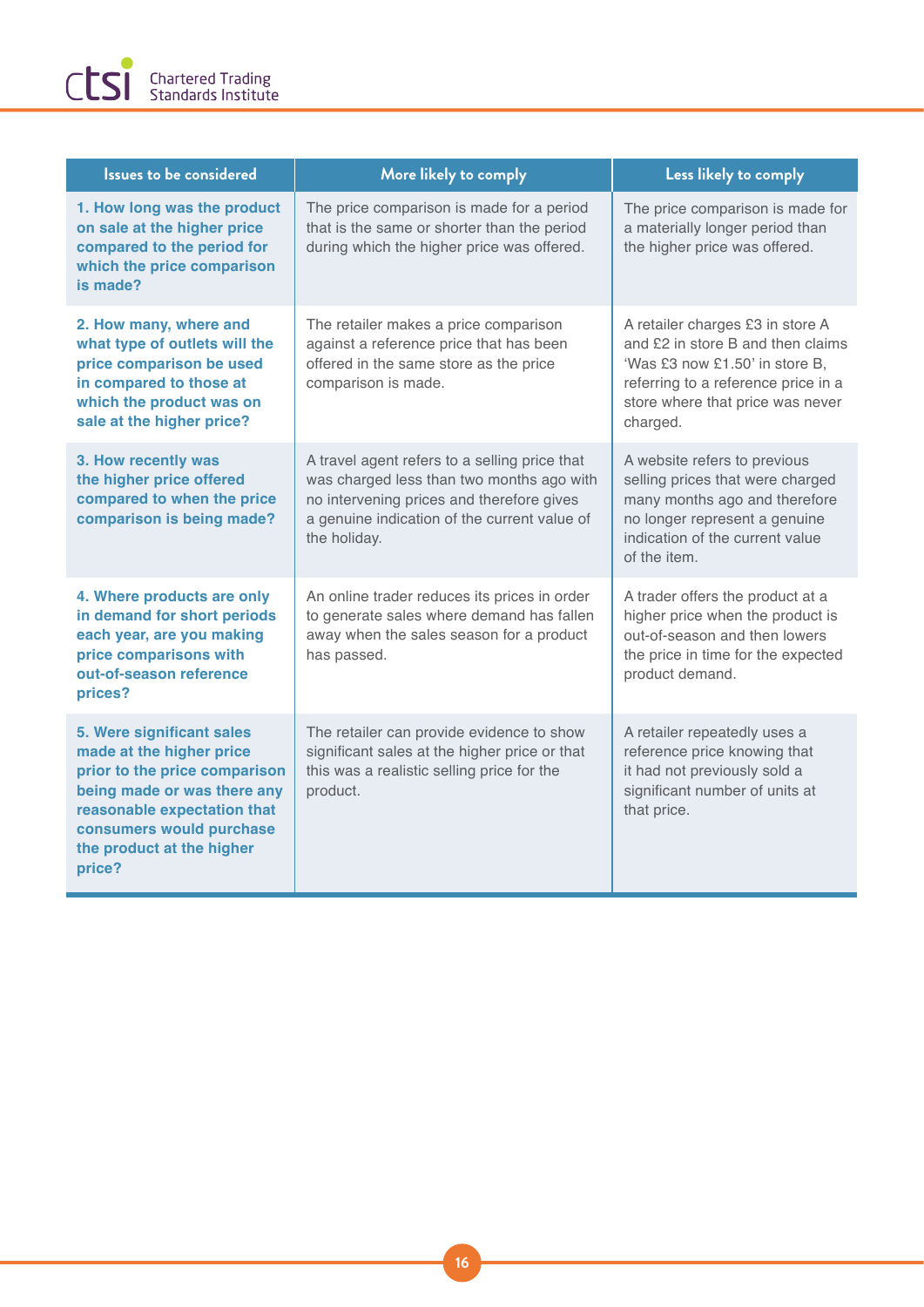# **GUIDANCE** for tradErs on pricing practices

It is important that price comparisons are genuine. Examples of price comparisons that may not be genuine include:

- 1. During the period that the product was sold at the higher price, different types of discount were offered - for example, multi-buy.
- 2. The higher price is not the last price that the product was sold at for example, there have been intervening prices.
- 3. A series of price claims made against a reference price, where each subsequent claim does not offer a greater discount.

| <b>Examples of price comparisons</b><br>that may not be genuine                                                                                   | More likely to comply                                                                                                                                                                                                           | Less likely to comply                                                                                                                                                                                                                                    |
|---------------------------------------------------------------------------------------------------------------------------------------------------|---------------------------------------------------------------------------------------------------------------------------------------------------------------------------------------------------------------------------------|----------------------------------------------------------------------------------------------------------------------------------------------------------------------------------------------------------------------------------------------------------|
| 1. During the period that<br>the product was sold at the<br>higher price, different types<br>of discount were offered<br>- for example, multibuy. | An online retailer offers a product for<br>sale with the price claim of 'Was £500<br>now £350' for a month. For the preceding<br>month the product was priced at £500<br>with no price promotions or other price<br>reductions. | An online retailer offers a product<br>for sale with the price claim of<br>'Was £500 now £350' for a month.<br>For the preceding month the<br>product was priced at £500 with a<br>volume promotion operating at the<br>same time - 'Buy 2 get 10% off'. |
| 2. The higher price is not the<br>last price that the product<br>was sold at - for example,<br>there have been intervening<br>prices.             | A sofa is offered for sale at £500<br>immediately before the price promotion<br>'Was £500 now £350' is advertised.                                                                                                              | A sofa is offered at £500 then<br>reduced to £350 with no claim of<br>saving. A number of weeks later<br>the product is labelled as 'Was<br>£500 now £350'.                                                                                              |
| 3. A series of price claims<br>are made against a<br>reference price, where each<br>subsequent claim does not<br>offer a greater discount.        | A coat is offered at 'Was £150 now £99',<br>then a further reduction is made and the<br>item is advertised as 'Was £150 was £99<br>now half price £75'.                                                                         | A coat is offered at 'Was £150<br>now half price £75'; subsequently<br>the same item is advertised as<br>'Was £150 now £99'.                                                                                                                             |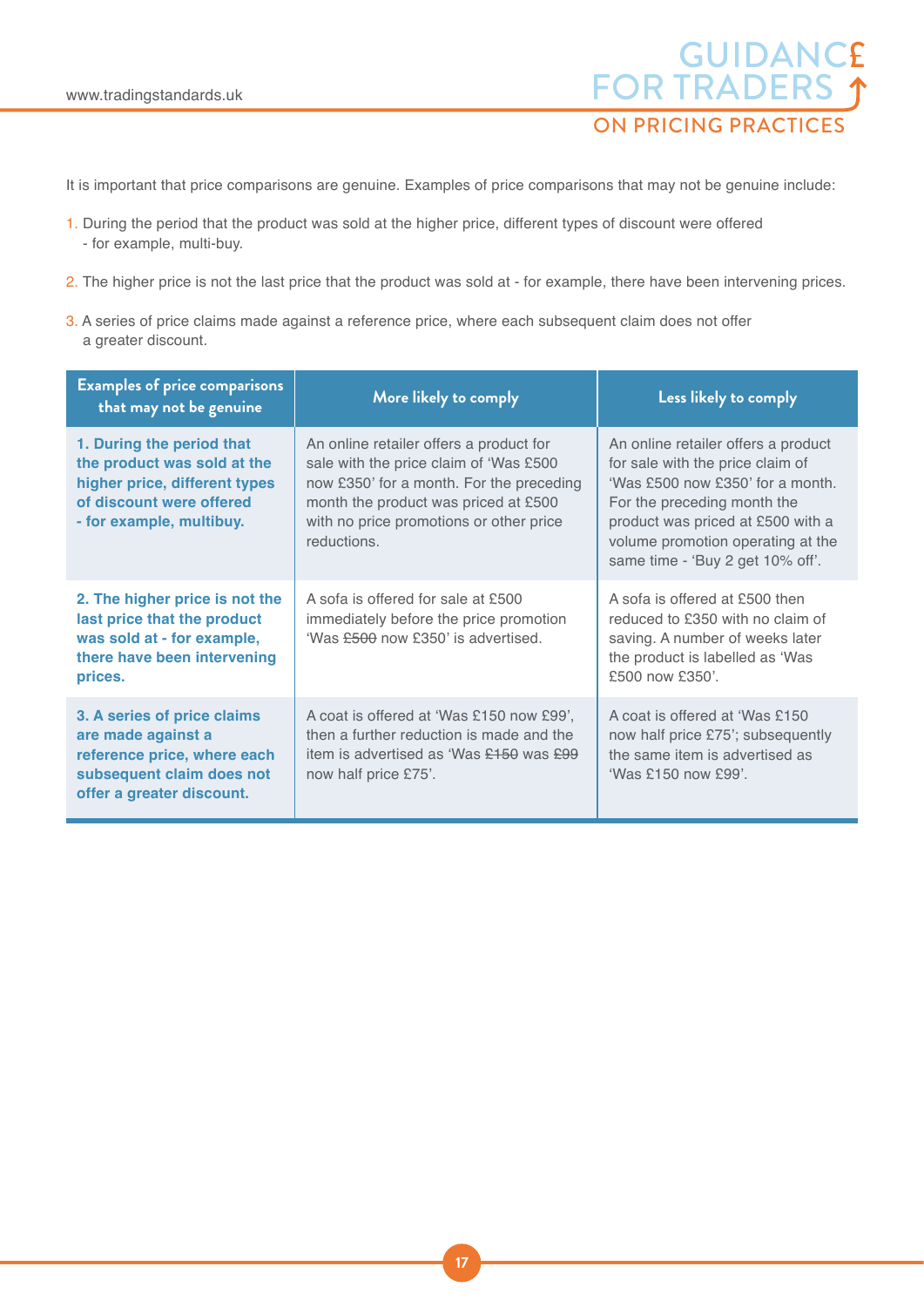

#### **After-promotion price**

You can make a comparison against a price that you will subsequently charge for a product. However, this type of pricing practice is likely to be considered unfair if the price is not subsequently increased to the advertised after-promotion price at the end of the promotional period or the reference price did not meet the guidance starting on page 14.

#### **Introductory price**

Traders must consider carefully the use of 'new' or 'introductory price' in price promotions. You should assess what consumers in your particular sector would consider as new and therefore how long the claim can be made before the new or introductory price becomes the normal selling price. The claim 'new' could be used for a longer period where the product is rarely purchased, compared to a regularly purchased product.

This type of pricing practice is likely to be considered unfair if the price of the product is not in fact increased at the end of the promotional period.

#### **Recommended retail price (RRP)**

A recommended retail price (RRP) is a price that a manufacturer or supplier has independently recommended. The use of RRPs is contentious and there have been calls to prohibit the practice completely. Traders must take extra care when using RRPs to ensure that they do not mislead consumers.

When making comparisons to an RRP, you should clearly and prominently tell consumers that the higher price is an RRP, rather than a price that you have charged. The initials RRP have historically been used in the UK and their meaning is likely to be understood by most consumers. You should avoid using other abbreviations unless you can be sure that consumers will have a clear understanding of their meaning in the context of the sale.

An RRP must not be false; it must not be created purely in order to present the appearance of a discount. An RRP must represent a genuine selling price. You should not recommend your own RRP or influence the price at which your third party supplier or manufacturer sets the RRP.

Traders using RRPs should consider obtaining substantiation from their suppliers or manufacturers that the RRP represents a genuine selling price. The use of RRPs as a reference price without such substantiation leaves the business open to the risk that the RRP is not genuine and may be considered misleading.

Further guidance on the use of RRPs is available from the Committee of Advertising Practice: *'marketers should be [aware that while it is acceptable for them to quote RRPs if they are genuine, such price comparisons are likely to](https://www.cap.org.uk/Advice-Training-on-the-rules/Advice-Online-Database/Recommended-Retail-Prices.aspx#.WEFfGH0aySV)*  mislead if the RRP differs significantly from the price at which the product or service is generally sold.'

#### **Comparison to a competitor's price**

Comparisons that you make to a competitor's price must comply with both the requirements of the Regulations and the Business Protection from Misleading Marketing Regulations 2008. The price comparison must not be false or mislead consumers and they must be told any material information in a way that is clear, transparent and timely.

A fair comparison may be made between the price of a product you sell against the same product being sold by a competitor. Such comparisons can be helpful to consumers who are looking for the best price for that item or service.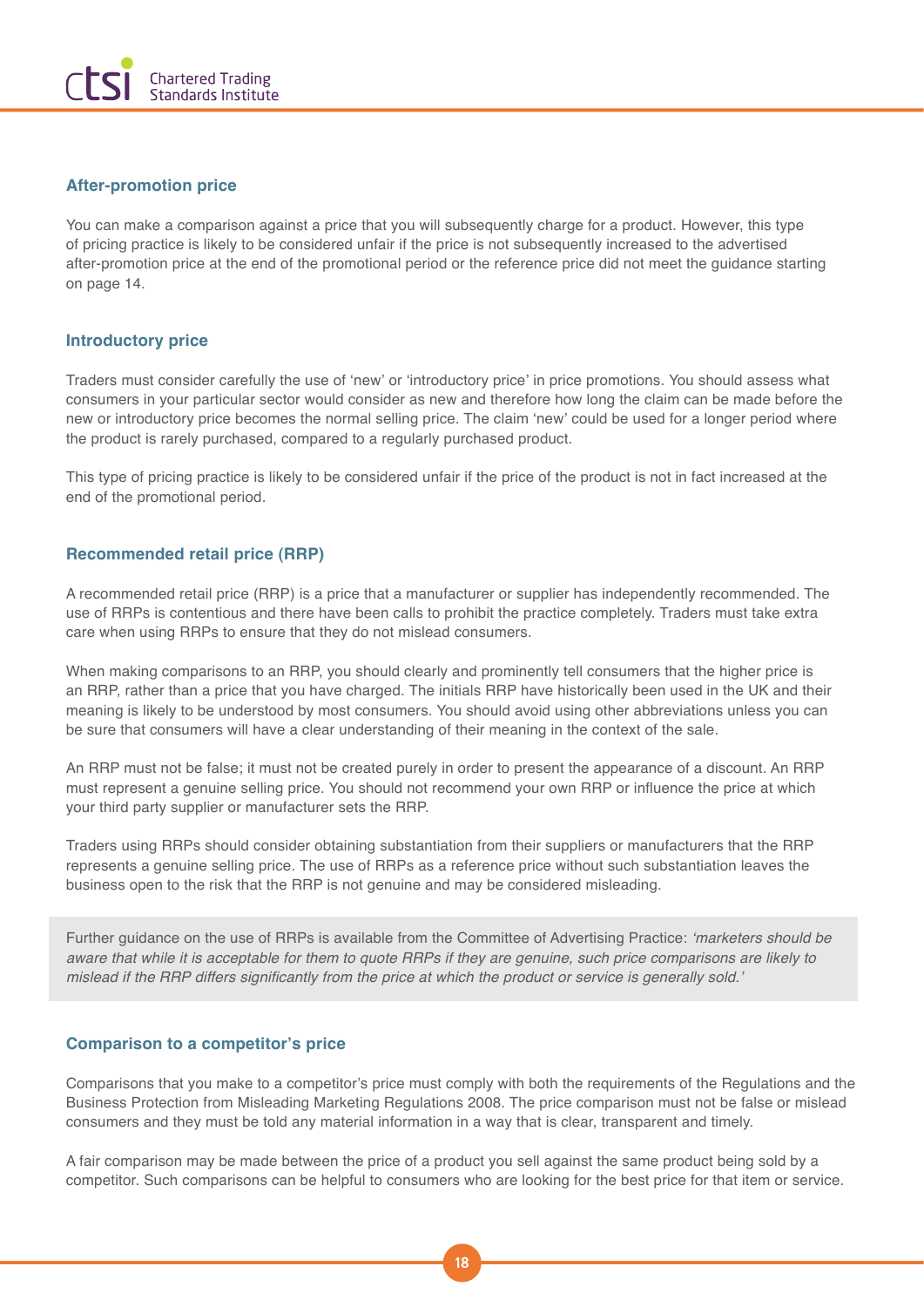# GUIDANG **FOR TRADER** ON PRICING PRAC

You can also make comparisons with products which, whilst not identical, meet the same needs or are intended for the same purpose. You should set out any material differences between your product and the competitor's product clearly and transparently. This is unlikely to be achieved if material differences are not a prominent part of the presentation of the price comparison to consumers. You should not selectively focus on element(s) of a competitor's price that are unrepresentative and give an overall impression that is misleading.

The basis of any comparison you make against your competitor should be objective rather than subjective. The comparison must objectively compare one or more material, relevant, verifiable and representative features of the product. You should consider providing simple mechanisms through which a consumer can verify the comparison, such as online, by email, telephone or in writing.

If you operate in a particularly price-sensitive sector, where prices frequently change, you should take care to ensure that your price comparison does not become misleading because your competitor's price has changed. You should monitor the position and take prompt action to withdraw claims if necessary.

You must not compare the price of your product against the price of a product with a designation of origin - for example a Cornish pasty<sup>32</sup> - unless your product has the same designation of origin.<sup>33</sup>

If you wish to make a comparison based on prices in specific locations, care needs to be taken to establish whether there are local price variations. If the prices you wish to use are based on information made available centrally by your competitor - for example, online - you should check for local variations.

You should not make general claims that give the overall impression that all of your products are cheaper, if that is only true for selected items. If you make a claim that your prices are generally lower, you should explain why it is a fair and suitable comparison - for example, by telling consumers the basket of products chosen is based on a typical weekly shop.

It is important that you keep clear documentary records of any price comparisons that you have made against a competitor's price. You should identify your competitor, their product and the circumstances in which they offered the product at the price you are comparing against. In some instances, it may also be important to provide technical evidence to demonstrate that your product is not materially different.

In making a price comparison to the price of a competitor you must observe the following rules:

- **•** you must not deliberately mislead consumers into believing that your product is made by a particular manufacturer, when it is not $34$
- **•** you must not create confusion between you and your competitor
- **•** you must not create confusion between your products' trademarks, trade names, other distinguishing marks and those of your competitor
- **•** you must not discredit or denigrate the trademark, trade name or other distinguishing mark, goods, services, activities or circumstances of a competitor
- **•** you must not take unfair advantage of the reputation of a trade mark, trade name or distinguishing mark of a competitor or of the designation of origin of competing products
- **•** you must not present products as imitations or replicas of products bearing a protected mark or trade name

[For more information about comparing to a competitor's price see the Committee of Advertising Practice](https://www.cap.org.uk/Advice-Training-on-the-rules/Help-Notes/Qualification)  guidance *[Retailers' price comparisons](https://www.cap.org.uk/Advice-Training-on-the-rules/Help-Notes/Retailers-Price-Comparisons)*

33 Business Protection from Misleading Marketing Regulations 2008, regulation 4(g)

<sup>32</sup> Council Regulation (EC) No 510/2006 on the protection of geographical indications and designations of origin for agricultural products and foodstuffs: Cornish Pasty 2007

<sup>34</sup> Consumer Protection from Unfair Trading Regulations 2008, Schedule 1 paragraph 13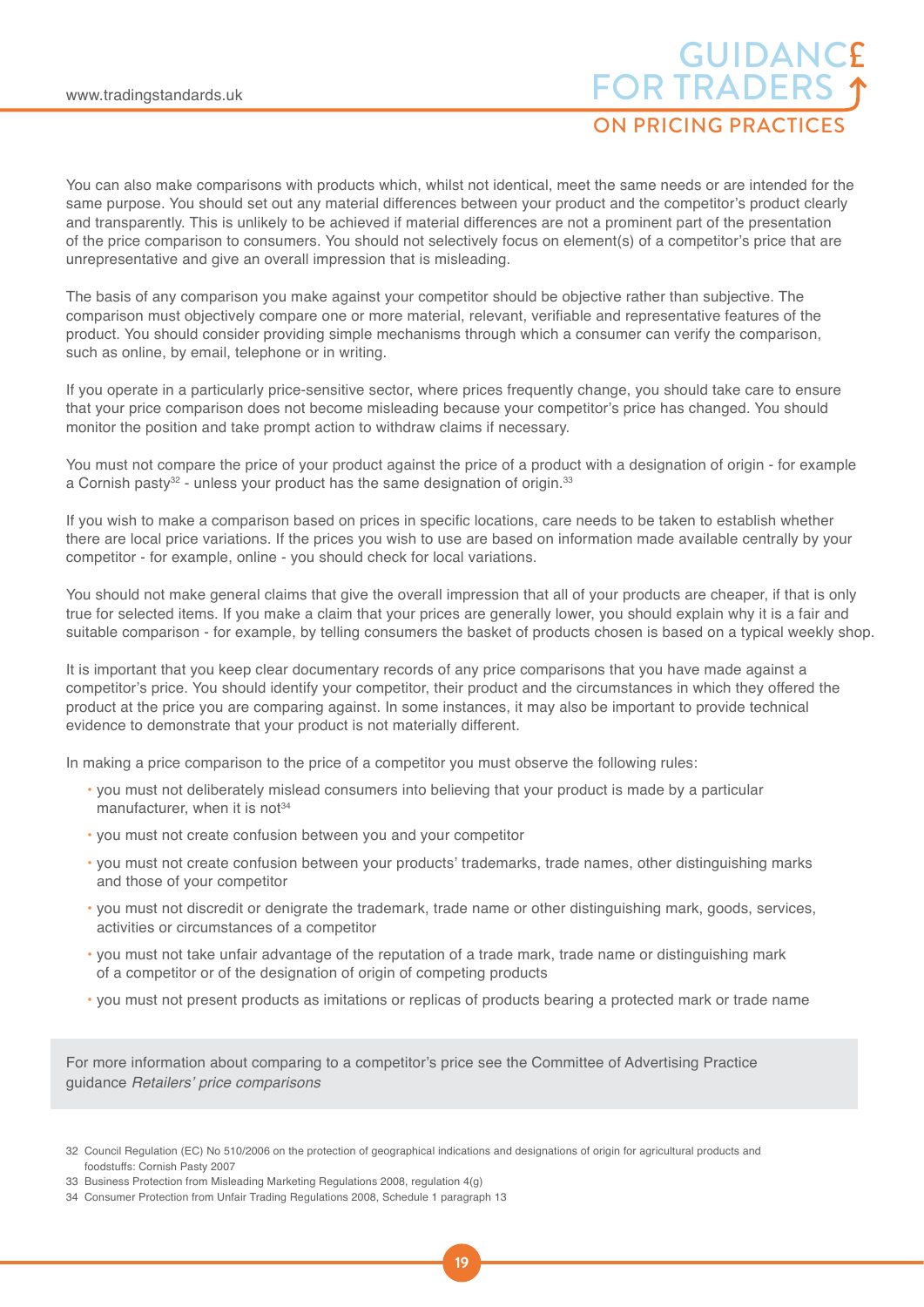#### **Comparison with prices in different circumstances**

It may be possible to make a fair price comparison against the price of a product that has been sold in different circumstances. However, it is very important that any material differences in the circumstances are communicated to consumers in a way that is transparent, fair and prominent. Features that differentiate the circumstances must be clear and not hidden in the small print. Any material information must be provided in a clear, intelligible, unambiguous and timely manner.

The comparison must be readily understandable and relevant to the consumer it is directed towards. The differences between the circumstances must still allow for a fair comparison to be made. The overall impression given to consumers must not be misleading even if the information provided is correct.

Additional text (refer to guidance starting on page 12) may be useful to ensure that the pricing practice can be clearly understood by the average consumer, as long as it is provided in a clear, intelligible, unambiguous and timely manner.

| <b>Examples of pricing practices</b>                          | More likely to comply                                                                                                                                                                                                                    | Less likely to comply                                                                                                                                                                        |
|---------------------------------------------------------------|------------------------------------------------------------------------------------------------------------------------------------------------------------------------------------------------------------------------------------------|----------------------------------------------------------------------------------------------------------------------------------------------------------------------------------------------|
| <b>Comparing pricing models</b><br>that are not like-for-like | The website claims 'Save 50% on airport<br>parking' and also states 'when you<br>book in advance, compared to the turn<br>up and pay price' in a clear, intelligible,<br>unambiguous and timely manner.                                  | The website claims 'Save 50%<br>on airport parking' with no further<br>details of the basis of the claim<br>of 50% savings.                                                                  |
| <b>Comparing products in</b><br>different conditions          | A car retailer advertises the price of a<br>second-hand car and claims a saving<br>against a higher price that was the price<br>of the car when new. The origin of the<br>higher price is clearly stated alongside<br>the savings claim. | A car retailer advertises the price<br>of a second-hand car and claims<br>a saving against a higher price<br>that was the price of the car<br>when new. This information is<br>not provided. |

#### **Time Limited Offers**

It is a breach of the Regulations to deprive consumers of sufficient opportunity or time to make an informed choice by falsely stating that a product is only available on those terms for a very limited time.<sup>35</sup> It is particularly important that traders do not contravene this provision where a consumer is likely to feel under pressure because of the circumstances of a sale, such as a sale made in a consumer's home.

Where a product will genuinely only be available on particular terms for a limited time, and consumers need to act quickly to take advantage of the offer, the date the offer ends is very likely to be material information. Therefore it should be provided in a manner that is clear, intelligible, unambiguous and timely.

Once the end date for any pricing promotion has been published (for example, in store, in press, TV advertising or online), any change to the end date is likely to be scrutinised carefully by regulators to assess whether the originally publicised time limit was genuine. You should avoid changing the end date unless circumstances arise that could not be reasonably foreseen at the time that the price promotion commenced.

If there is any delay between a consumer ordering a product and receiving it, you should make clear whether the price promotion applies if the time limit expires after a consumer has ordered the product, but before the delivery of goods or commencement of a service.

35 Consumer Protection from Unfair Trading Regulations 2008, Schedule 1 paragraph 7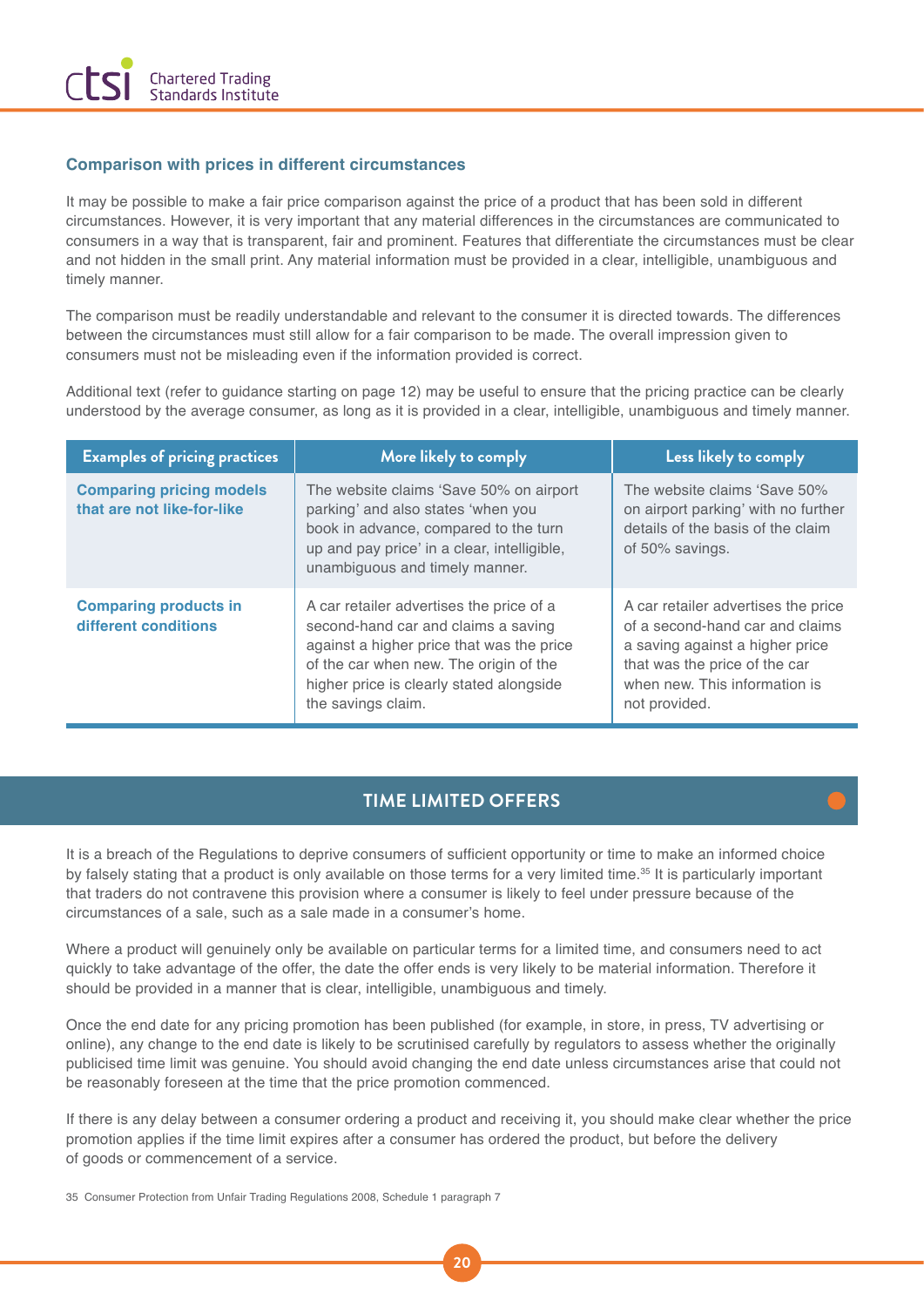### **Volume Offers**

Volume offers are price promotions that aim to demonstrate good value by reference to the volume, weight or amount of the product purchased, or the purchase of a combination of different products.

Examples of volume offers include:

**Multi-buys** - where the consumer gets a discount by purchasing more than one unit of a product, such as:

- **•** buy one get one free
- **•** three for the price of two
- **•** two for £3

**Combination offers** - where a discount is given when the consumer purchases a specified combination or basket of products, such as:

**•** meal deal: sandwich, drink and crisps for £5

**Linked offers** - where the consumer is offered a free or discounted product for purchasing another product, such as:

**•** half price MOT with your car service

**Extra for the same price** - where the consumer is given more for the same price, such as:

- **•** 50% extra free
- **•** bigger pack better value



**BUY ONE MAIN** course get one half price

**GUIDANCE** 

for tradErs

ON PRICING PRACTIC



You should not use this type of price promotion unless the consumer is genuinely getting better value because of the offer. Care must be taken to ensure that any volume offer is not made to be unfair because better value was being offered before the volume promotion or for the same product elsewhere in your business.

The risk of these price promotions being unfair is increased if they are not easy to understand. You must ensure that the price promotion provides all of the material information that the consumer needs to understand it and that this information is provided in a clear, intelligible, unambiguous and timely manner. You should not take advantage of the fact that many consumers will not calculate for themselves whether your price promotion actually offers better value - for example, the price of a combination offer should be cheaper than the total cost of buying the same items separately.

Pre-printed value claims on pack such as 'Bigger pack - better value' should be objectively accurate and justifiable.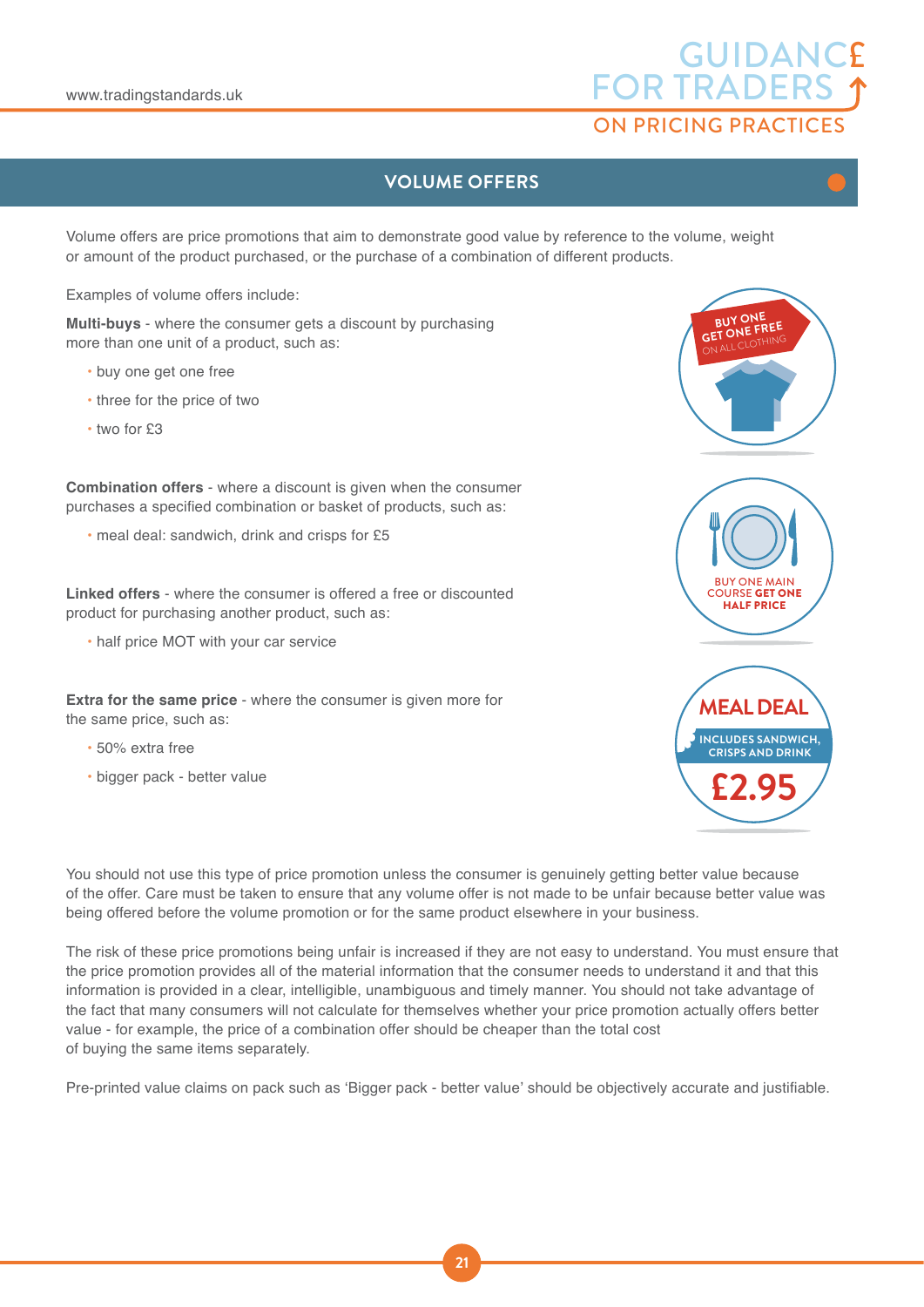

#### **Use of 'Free'**



You must not use the term 'free', or similar phrases, unless the consumer pays nothing other than the unavoidable cost of responding to the commercial practice and collecting or paying for delivery of the item.36

In promotions where an item is described as 'free' traders should be able to show:

- **•** that the free item is genuinely additional to or separable from what is being sold
- if the consumer complies with the terms of the promotion, the free item will be supplied alongside what the consumer is paying for
- **•** the stand-alone price of what is being sold is clear and is the same with or without the free item

Receiving the free product can be conditional on the purchase of a product provided this is made clear - for example:

- **•** the claim 'Free wallchart when you buy Thursday's paper' is legitimate if the paper is sold without a wallchart on other days for the same price
- **•** a claim of 'Free travel insurance for customers who book their holiday online' is legitimate if customers who book the same journey by telephone are offered the same price but not offered free insurance

The item must, however, be truly free. The cost of the free item should not be recovered by reducing quality or composition or inflating the price of the product that is to be paid for. You should not describe a part of any package as 'free' if it is already included in the package price.

You should not exaggerate the value of any free product or service to persuade consumers to make qualifying purchases.

36 Consumer Protection from Unfair Trading Regulations 2008, Schedule 1, paragraph 20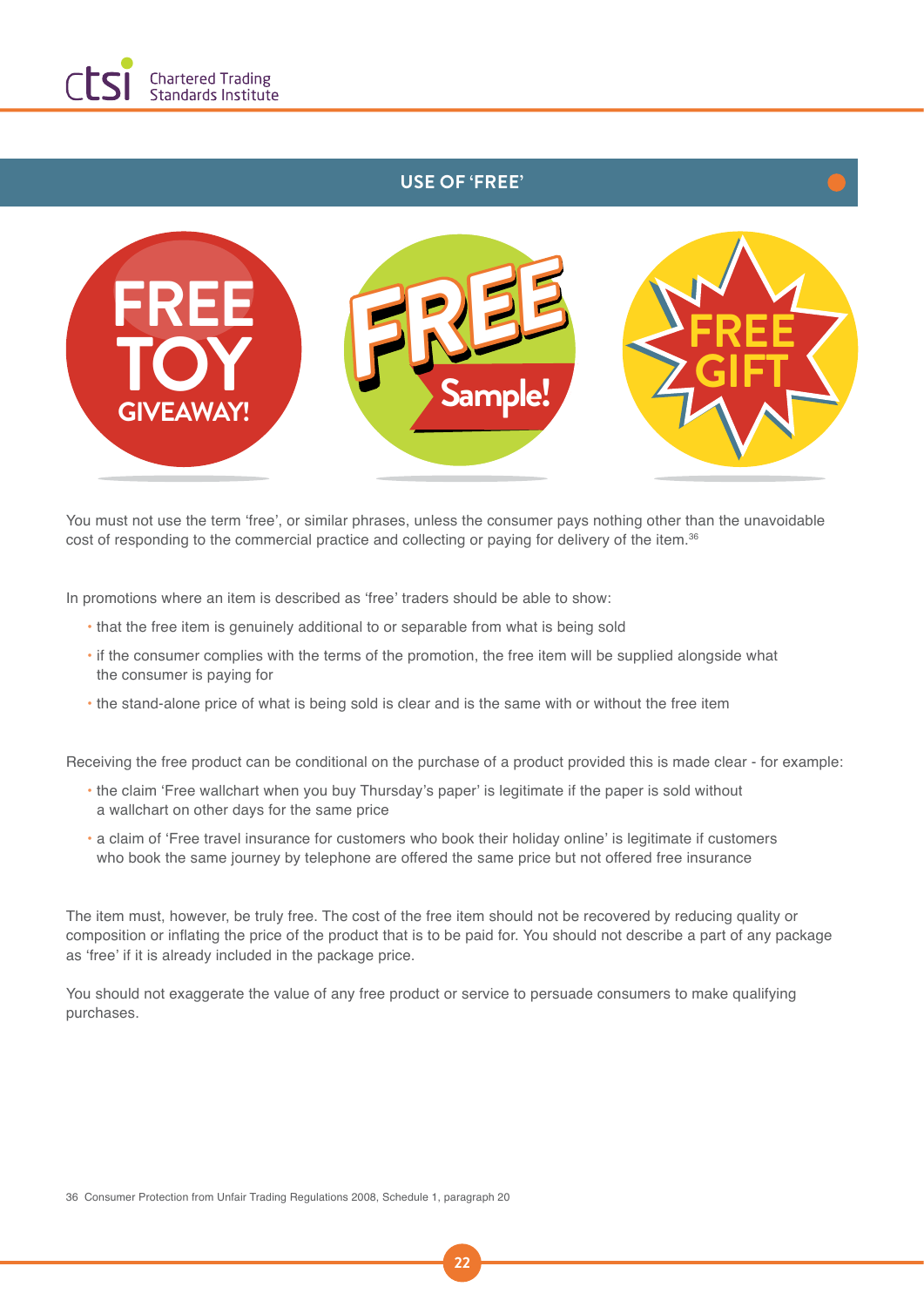# GUIDANC£ for tradErs on pricing practices

You should not describe a service as free if it is not free for consumers that choose not to enter into an agreement with you after receiving the service - for example, you should not use the terms 'free valuation' or 'free call-out' if there is a one-off charge for a consumer who decides not to proceed with a subsequent purchase or agreement.



[For more information on the use of 'free' see the Committee of Advertising Practice guidance](https://www.cap.org.uk/~/media/Files/CAP/Help%20notes%20new/Guidance_use_of_free.ashx) *Free claims*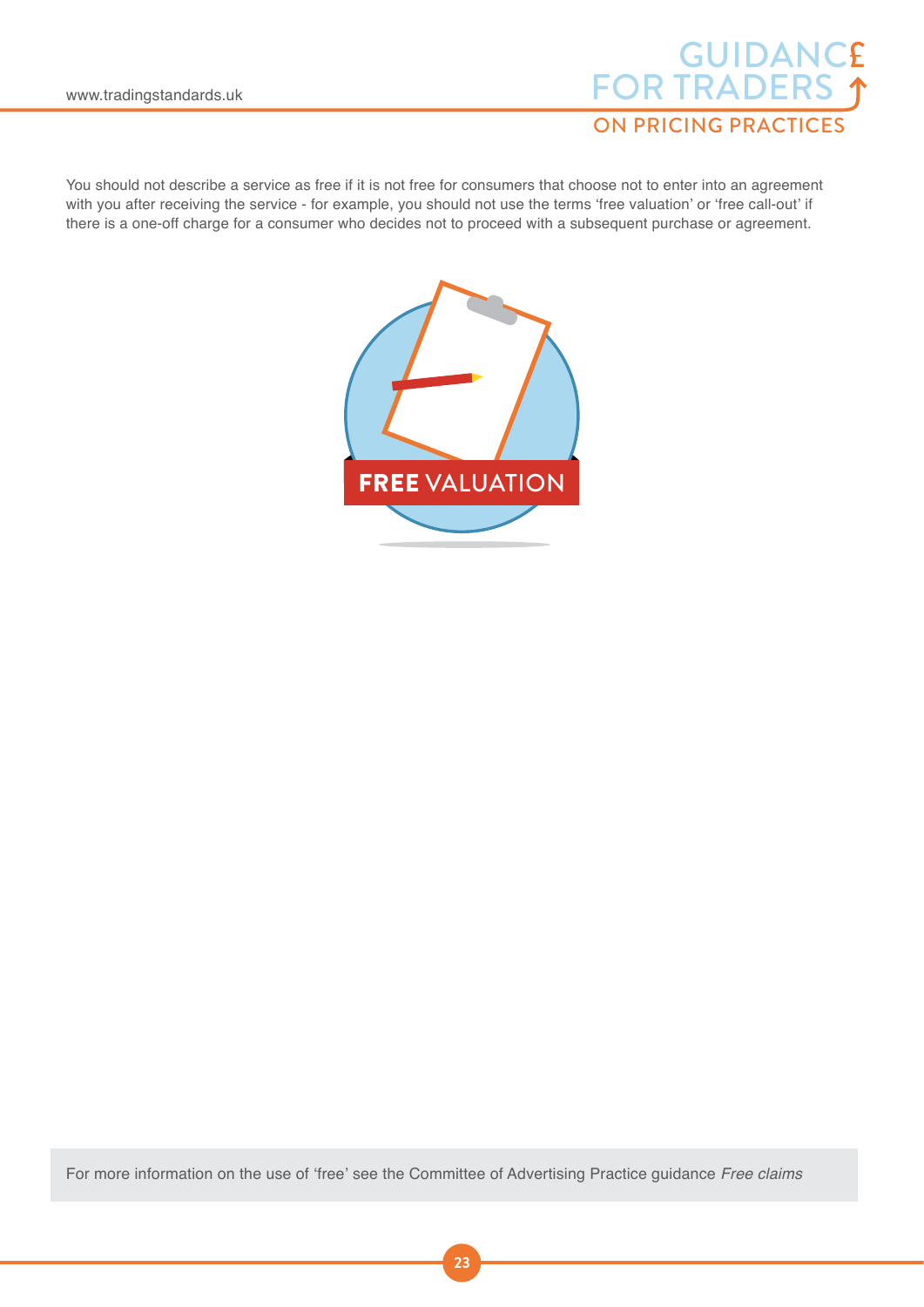

#### **Additional charges**

This section contains further detailed guidance on additional charges and should be read in conjunction with the general requirements.

Examples of additional charges are:

- **•** fixed compulsory charges, which all consumers have to pay
- **•** charges for a component of the product or service that is compulsory but where there is a range of possible charges for that compulsory component
- **•** additional charges for an optional product or service

#### **Compulsory charges that are fixed**

Additional charges should be included in the up-front price if they are **compulsory**. A failure to include compulsory charges in the up-front price may breach the Regulations.

Examples of compulsory charges are:

- **•** a non-optional administration fee that must be paid for a service
- **•** a set cover charge at a restaurant
- **•** mandatory insurance cover required for hiring a car

#### **Compulsory charges that may vary**

Compulsory charges may vary in accordance with the consumer's choices or circumstances. Even if the charge may vary, it is still compulsory if the consumer must always pay something extra for it - for example, a delivery charge might depend on the consumer's location or the size/weight of the product.

Where a compulsory charge may vary, you should alert consumers to the charge at the outset. You should give information about how it will be calculated in a clear, intelligible, unambiguous and timely manner while still allowing the total cost to be easily and readily calculated by the average consumer as soon as possible.

| <b>Delivery Charges</b> |        |  |
|-------------------------|--------|--|
| Up to £7.99             | £0.95  |  |
| £8.00 to £24.99         | £2.95  |  |
| £25.00 to £39.99        | £4.50  |  |
| £40.00 to £54.99        | £6.00  |  |
| £55.00 to £64.99        | £7.50  |  |
| £65.00 to £89.99        | £9.00  |  |
| £90.00 to £149.99       | £12.00 |  |
| £150.00 to £199.99      | £17.00 |  |
| £200 and over           | £25.00 |  |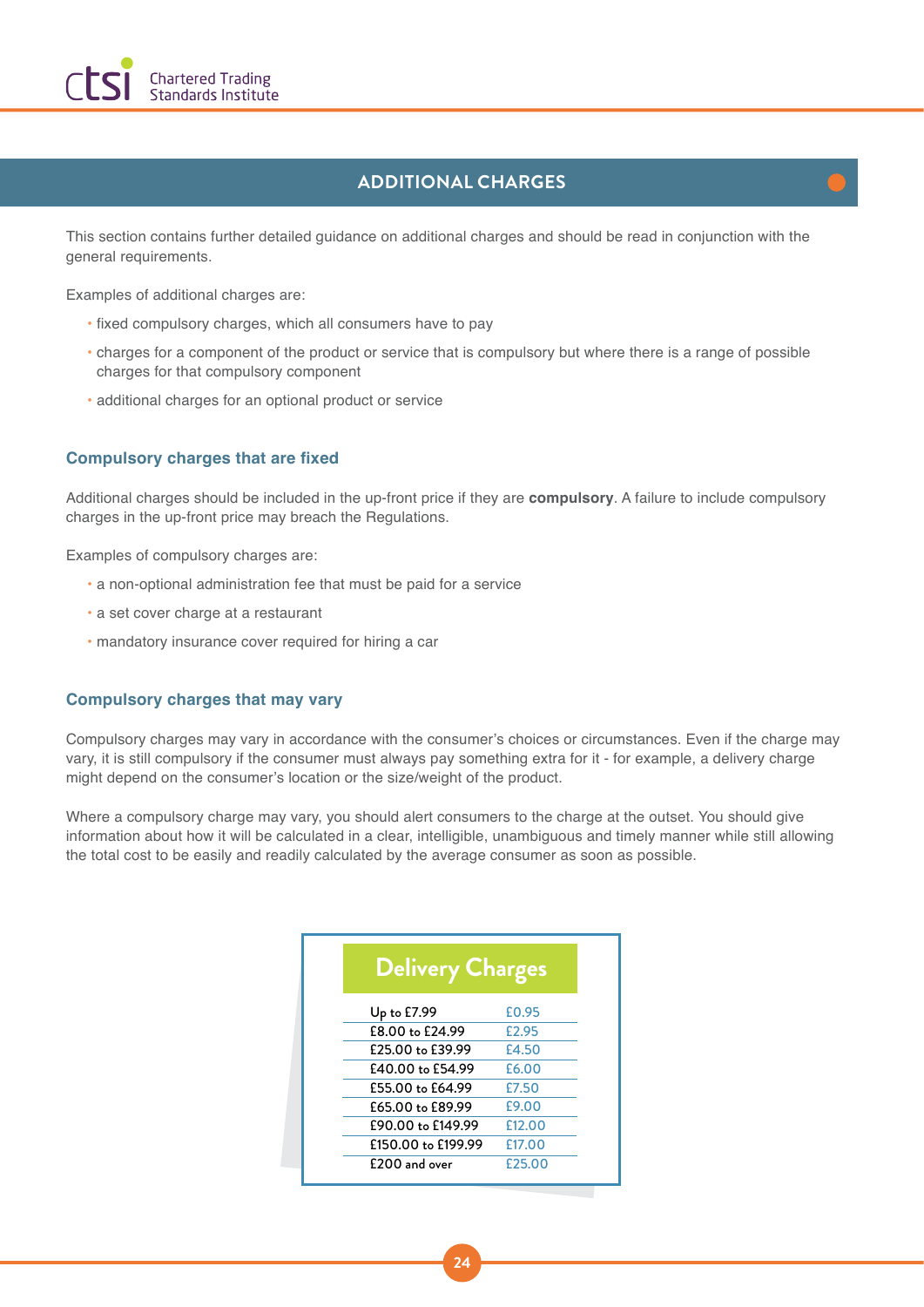

Examples of compulsory charges that vary:

- **•** a charge for a component part of bespoke furniture that may vary according to the material used, such as the fabric chosen
- **•** a charge for delivery that is compulsory but varies according to location

#### **Optional charges**

It is not necessary to include an **optional** charge within the up-front price. However, the charge must be genuinely optional. Charges that are, in reality, an unavoidable part of the main purchase are not optional. You should ask the question whether the average consumer would consider 'optional' to be a fair description of the charge. Where a charge is optional, it should still be presented to the consumer clearly.

Examples of optional charges:

- **•** when booking a flight, a charge for hiring a car at the destination
- **•** when buying a product, a charge for gift wrapping

#### **'Up to' & 'From' claims**



Care should be taken that general notices such as 'Up to half price sale' or 'From 50% off' are not misleading; they must reflect the reality of the offer. You should only make such a claim if the maximum reduction quoted applies to a significant proportion of the range of products that are included in the promotion. A prominent general claim of a maximum discount such as this should represent the true overall picture of the price promotion. The 'up to' and 'from' claims are essential to the understanding of the pricing practice so should be shown clearly and prominently.